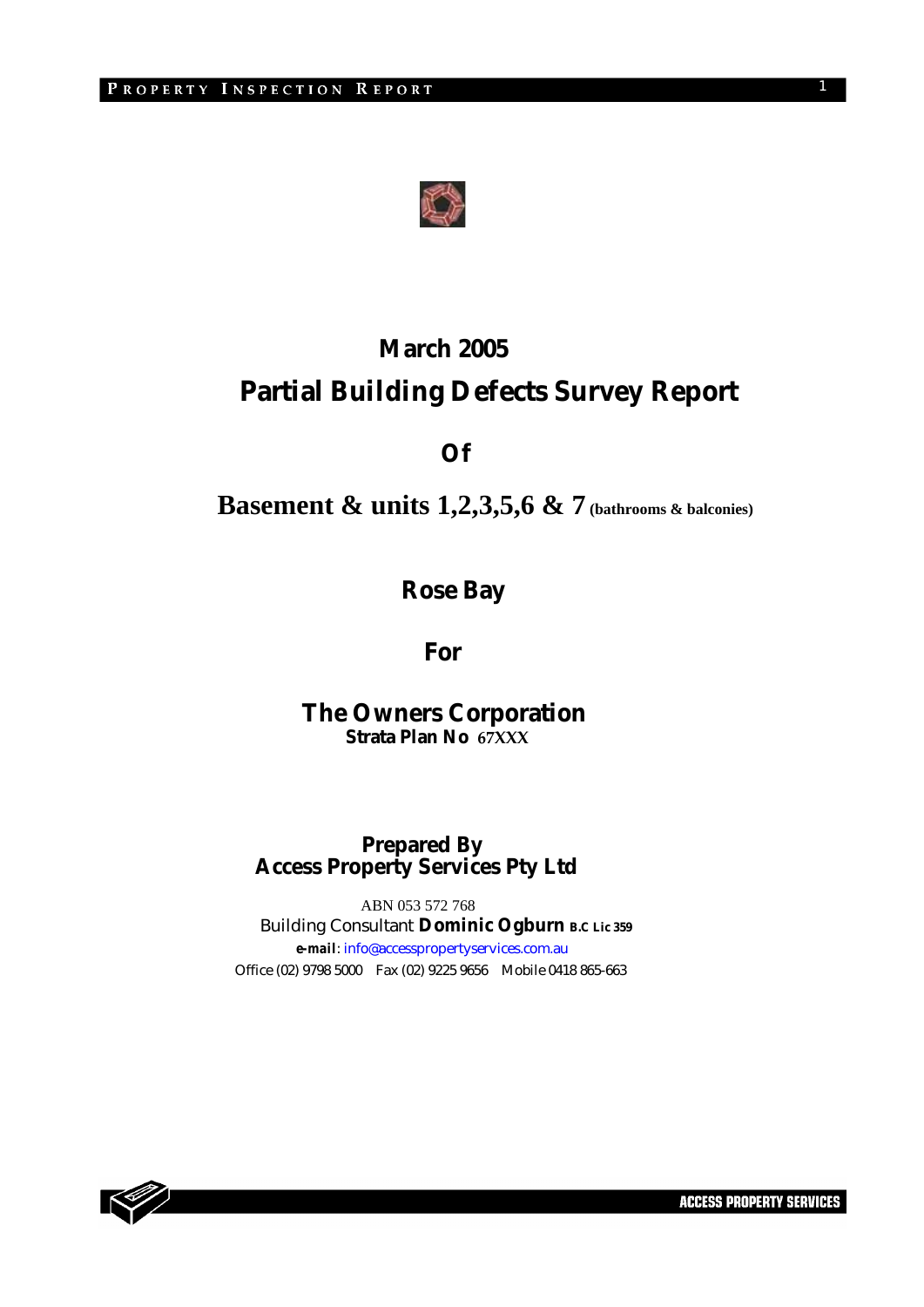#### **REPORT INDEX**

|  |  |  | <b>Table Of Contents:</b> |
|--|--|--|---------------------------|
|--|--|--|---------------------------|

| 1.0 |  |
|-----|--|
|     |  |
| 2.0 |  |
|     |  |
| 3.0 |  |
|     |  |
| 4.0 |  |
| 5.0 |  |
|     |  |
| 6.0 |  |
|     |  |
| 7.0 |  |
|     |  |
|     |  |
|     |  |

ANNEXURES No 1, 2, 2a, 3, 3a, 4, 5, 6 & 6a

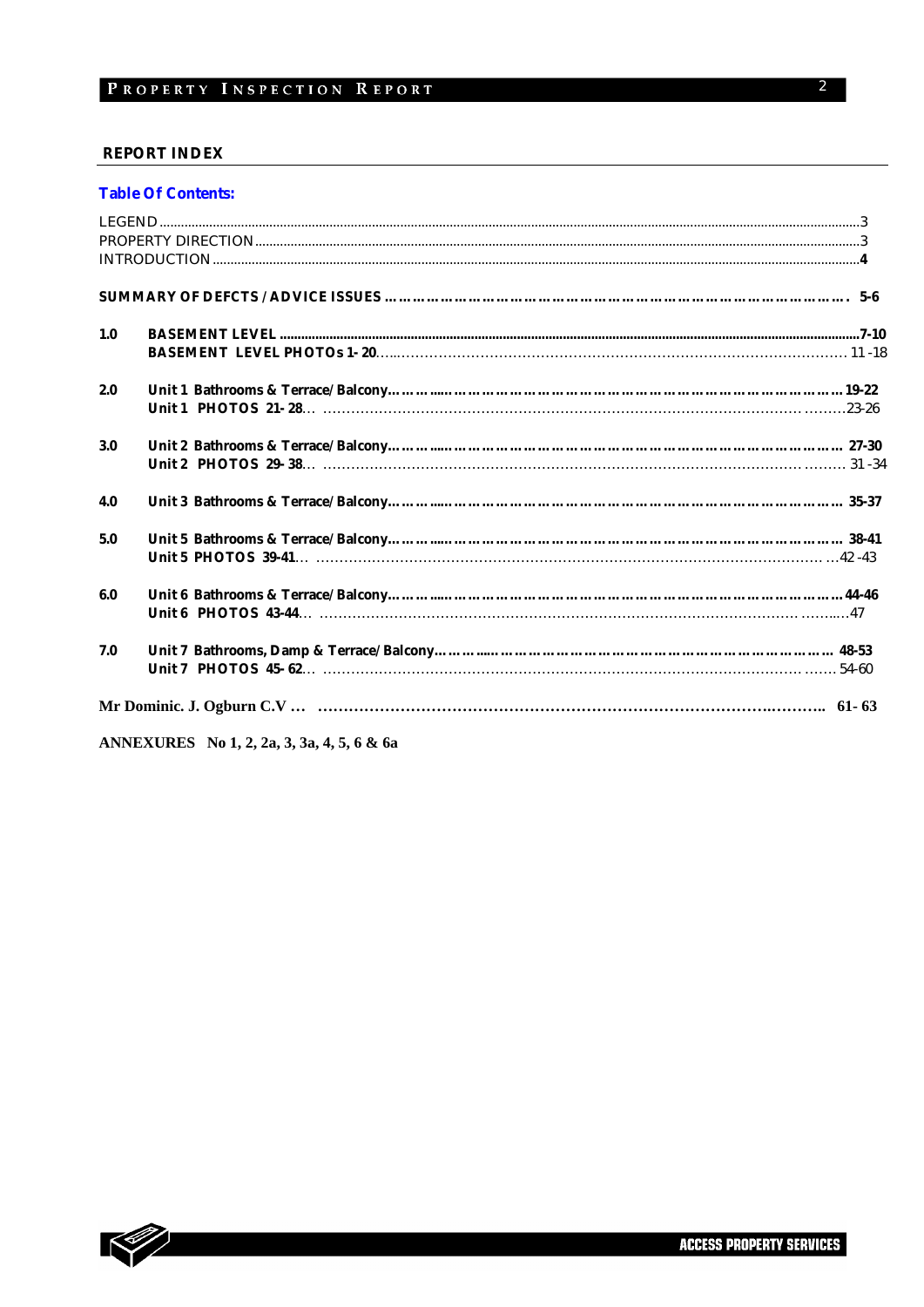# **LEGEND**

| Poor | $=$ Inferior and in most cases requires significant repair / replacement.        |
|------|----------------------------------------------------------------------------------|
| Fair | = Moderately good and in most cases either minor or smaller repairs will suffice |
| Good | $=$ Most advantageous, dose not require further work.                            |

The **weather** just prior to and/ or during our inspections was;

 $\Box$  Dry Sunny  $\Box$  Light Showers  $\Box$  Raining

# **PROPERTY DIRECTION**

**The Carlisle St frontage of the property faces:** 



### **ABBREVIATIONS/ EXPLANATIONS LEGEND**

| A.C.          | $=$ Asbestos Cement                    | H/wd           | $=$ Hardwood                                                |
|---------------|----------------------------------------|----------------|-------------------------------------------------------------|
| A/C           | $=$ Air Conditioner                    | H.W.S.         | $=$ Hot Water Service                                       |
| AL            | $=$ Aluminium                          | L.H.S.         | = Left Hand Side                                            |
| Br/Wk         | = Brickwork                            | L.m.           | = Linear Metre                                              |
| $Co-ax$       | = Coaxial Cable                        | M.D.F.         | = Medium Density Fibreboard                                 |
| <b>BCA</b>    | = Building Code Of Australia           | M.C.           | $=$ moisture content (expressed as %)                       |
| C.I.          | $=$ Cast Iron                          | M              | $=$ Metre                                                   |
| C/W           | = Cold Water                           | m <sup>2</sup> | = Square Metre                                              |
| D/P           | $=$ Down Pipe                          | mm             | $=$ Millimetre                                              |
| <b>D.P.C.</b> | = Damp Proof Course                    | P/Brd          | = Plaster Board                                             |
| D/W           | = Dishwasher                           | <b>Perps</b>   | = Perpends                                                  |
| E.L.C.B.      | = Earth Leakage Circuit Breaker        | R.C.D.         | = Residual Current Device                                   |
| F.C.          | $=$ Fibre Cement                       |                |                                                             |
| <b>FIB</b>    | $=$ Fire Indicator Board               |                | <b>R.H.S.</b> = Right Hand Side $or$ Rolled Hollow Section. |
| F.R.L         | = Fire Resistance Level                |                |                                                             |
| F.F.L.        | = Finished Floor Level / Line          | S.C.           | $=$ Solid Core                                              |
| F.R.          | $=$ Fire Rated/Resistance              | <b>S.H.S.</b>  | = Square Hollow Section                                     |
| F.W.          | $=$ Floor Waste                        | S.t.           | = steel trowel                                              |
| G.I.          | = Galvanised Iron                      | S/W            | $=$ Stormwater                                              |
| G.P.O.        | = General Purpose Outlet               | W/M            | = Washing Machine                                           |
| G.F.          | = Ground Floor. (L.G.F) = Lower Ground | W/P            | $= Waterproof$                                              |
| H.C.          | = Hollow Core                          | P.V.C.         | = Poly Vinyl Chloride                                       |
| H/W           | = Hot Water                            | F.I.B.         | = Fire Indicator Board                                      |

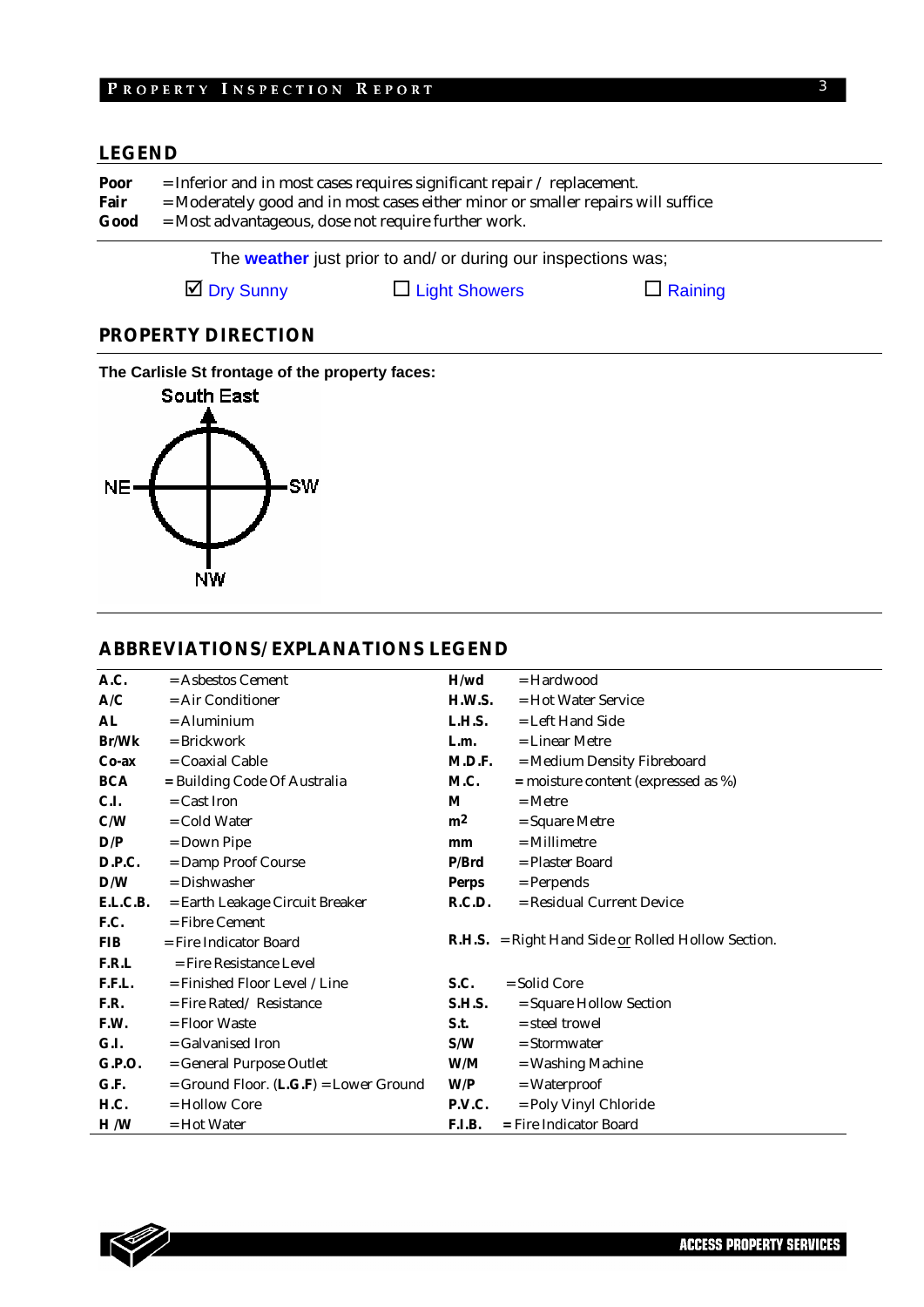### **INTRODUCTION**

Further to our 7.1.05 fee proposal I undertook a detailed building survey (on the 15.3.05 and follow up visit 31.3.05) of essentially the leaking basement carpark ceiling/ walls, Units 1,2, 3 ,5, 6 , & 7 bathrooms, most balcony balustrades and planters and Unit 7 flooding laundry and Unit 1 Bed1 leaking ceiling, for the client *Owners Corporation of SP No* 67XXX

Unit 4 was not inspected as the resident was not home during the course of my inspection. Whilst not in my original brief I also inspected and have reported on various lower internal and external walls and windows for damp and the front and rear external façade.

Prior to completion of this report I reviewed the client supplied Stubbs & Cruicshank building inspection report, which highlighted a number of similar defects.

I do not agree with Stubbs & Cruicshank defect findings that Unit 1 external stairs (to pool) are not compliant with BCA requirements and that Unit 2 rear terrace hose cock requires a gully trap.

*Refer Annexure No 1* Building Repairs and Maintenance 11.4.05 indicative estimates for the various noted investigation works and defect repair recommendations as made by me within this report and which has been divided into basement, units 1, 2, 3, 5, 6 and 7 separately costed works. I have reviewed these costings and based my experience within the industry I consider them reasonable for the comprehensive scope of works which have been included. I have used these budget estimates within my report.

This building inspection report complies with *AS 4349.1* (Inspection of buildings ‐ residential) and is based on the inspection of accessible and visible structures only and does not include the condition of inaccessible or concealed areas of buildings, nor the existence of pests or asbestos. The report does not include specific reviews of the fire safety, mechanical, hydraulic, lift, electrical services and most structural and acoustic elements however; I have made some basic overviews and recommendations on some of these services.

No responsibility can be accepted for defects, which are latent or otherwise not reasonably detected on a visual inspection without interference with or removal of the structures, coverings or fittings of the building. I have not inspected woodwork or other parts of the structure which are covered, unexposed or inaccessible and I'm therefore unable to report that any such part of the structure is free from defect. I have viewed and made reference to some Council held approved for construction architectural drawings and final certification documents within this report.

I note that *Westbury Developments P/L* were responsible for submission of the Development & Building Applications based of architectural drawings and a project specification as prepared by architects *Humphrey & Edwards* (Ph 9264 9705).

There was no Construction Certificate and very few warranties available within Council records. Council officer Luke Oldfield advised me that Woollahra Council had been the project PCA (Principal Certifying Authority) and that Council issued the Occupation Certificate, which is a certificate which establishes that the building has reached a stage at which it complies with councils or authority standards for its particular classification and is suitable for occupation ‐ *Refer Annexure No2*.

At the time of completing this report I had not received a response from Luke Oldfield (PCA) with respect to my 15.3.05 email query (*Refer Annexure No2a*) regarding the non-BCA compliant balcony balustrades. I recommend that a copy of this report be forwarded to Woollahra Council for review/ action.

I have not been made aware of the terms of the parties' contract pertaining to the property however; my overview relies on industry accepted *good building practice*, the BCA and A.S. minimum requirements.

The summary of 'primary and secondary repairs' at the front of this report is *not a definitive listing of all major and non major repairs* as the *whole of this report must be read* to fully determine same.



**ACCESS PROPERTY SERVICES**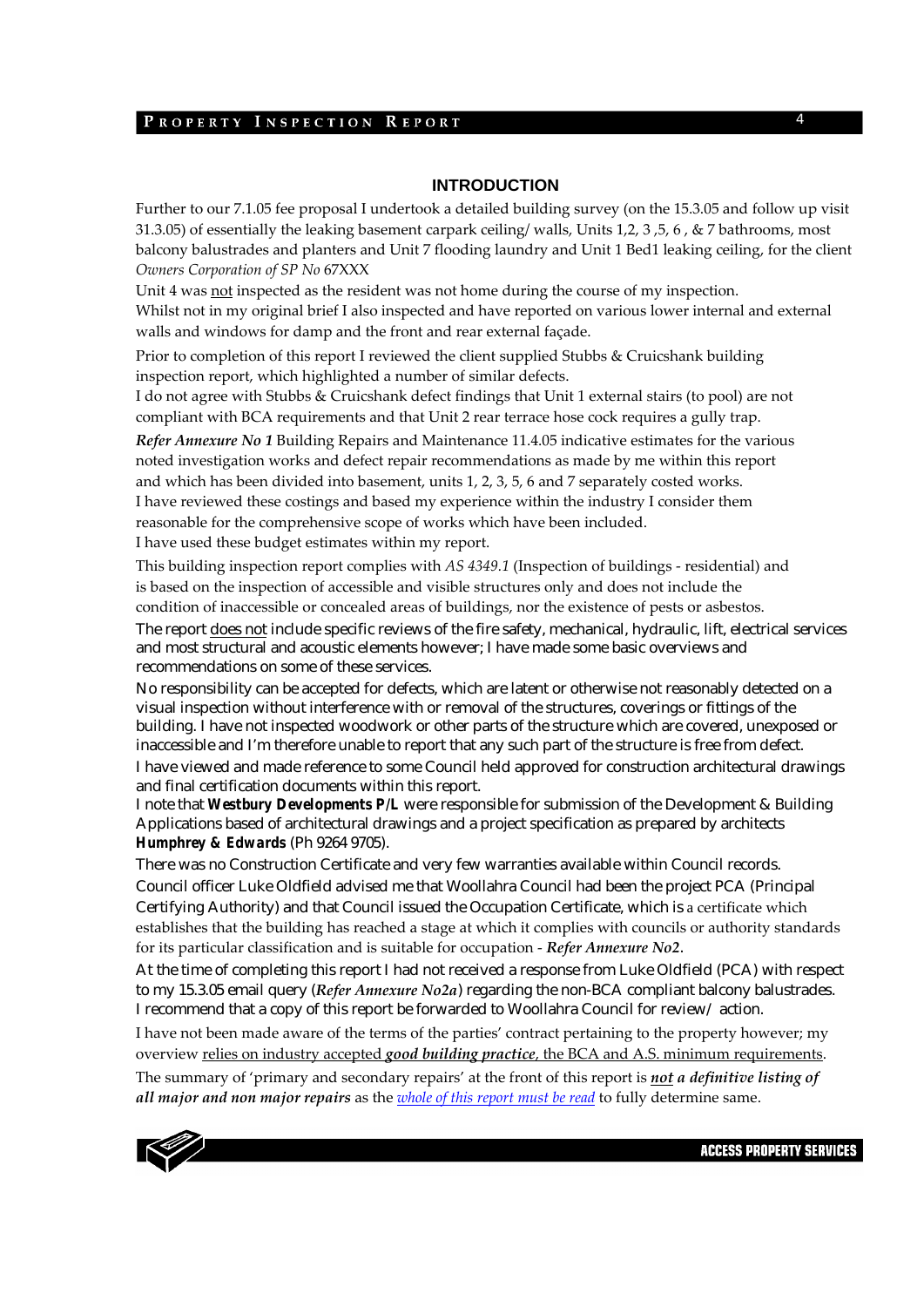# **SUMMARY OF DEFECT / ADVICE ISSUES**

### **PRIMARY REPAIRS/ ISSUES (not in priority order listing)**

- **1. Fire Safety Services***;* recommend appointment of an independent fire engineer, to comprehensively inspect the fire safety services. Reinstate hard wired *smoke detector* to *Garage No7*.
- **1A Floor & Separating Wall Penetrations**; remedial works maybe required so that requisite *F.R.L. ratings* are achieved, by correct sealing of noted penetrations and/ or gaps at separating walls or floors.

### **2. Leakage's & Damp;**

**(a)** Potentially very *significant damp remedial works required* to *basement* ceiling slab, some perimeter *retaining and some lower staircase walls*.

**(b)** Arrest *falling and penetrating damp* with *Unit 1* as noted.

**(c)** Further investigate and rectify source of *moisture entry* and damp damage around noted *external window/doors* within noted units (e.g Units 1, 5 & 7) and rectify noted damaged surfaces. Likely additional cavity wall weep holes required.

**(d)** Further investigate and rectify source of moisture *gain/ seepage* within noted *planter boxes*.

**(e)** vendor to complete *incomplete Unit 3 & 5* window repair works as noted

- *3. Bathroom Shower Areas*; potentially *very significant remedial works required* to all inspected and noted defective *shower areas* (predominantly for defective 'water stops' and shower recess floor falls) and rectify noted damaged surfaces.
- **4. Balustrades;** rectify non compliant *balcony balustrades* (for height and climbing facilitation) in noted units. Install fall arrest balustrade to accessible and unprotected *Unit 2* NE retaining wall planter.
- **5. Doors**; paint seal top and bottom edges of noted doors in accordance with manufacturers warranty requirements and replace noted *warped or moisture damaged doors*.
- **6. Ventilation;** Recommend owners engage mechanical engineer to determine BCA compliance of *non ventilated bedroom 3 of Units 1 & 2* and also to check lack of ventilation in *Garbage room*.
- **7. External Facade**; Potentially *significant remedial works required* to rectify cracked, drummy and moisture effected external wall render and paint finishes, as noted.
- **8. Unit 7** rectify all *A/C condensate line leaks,* make good all damaged surfaces including carpet and paint finishes. Reimburse owner for associated A/C leak investigation expenses.

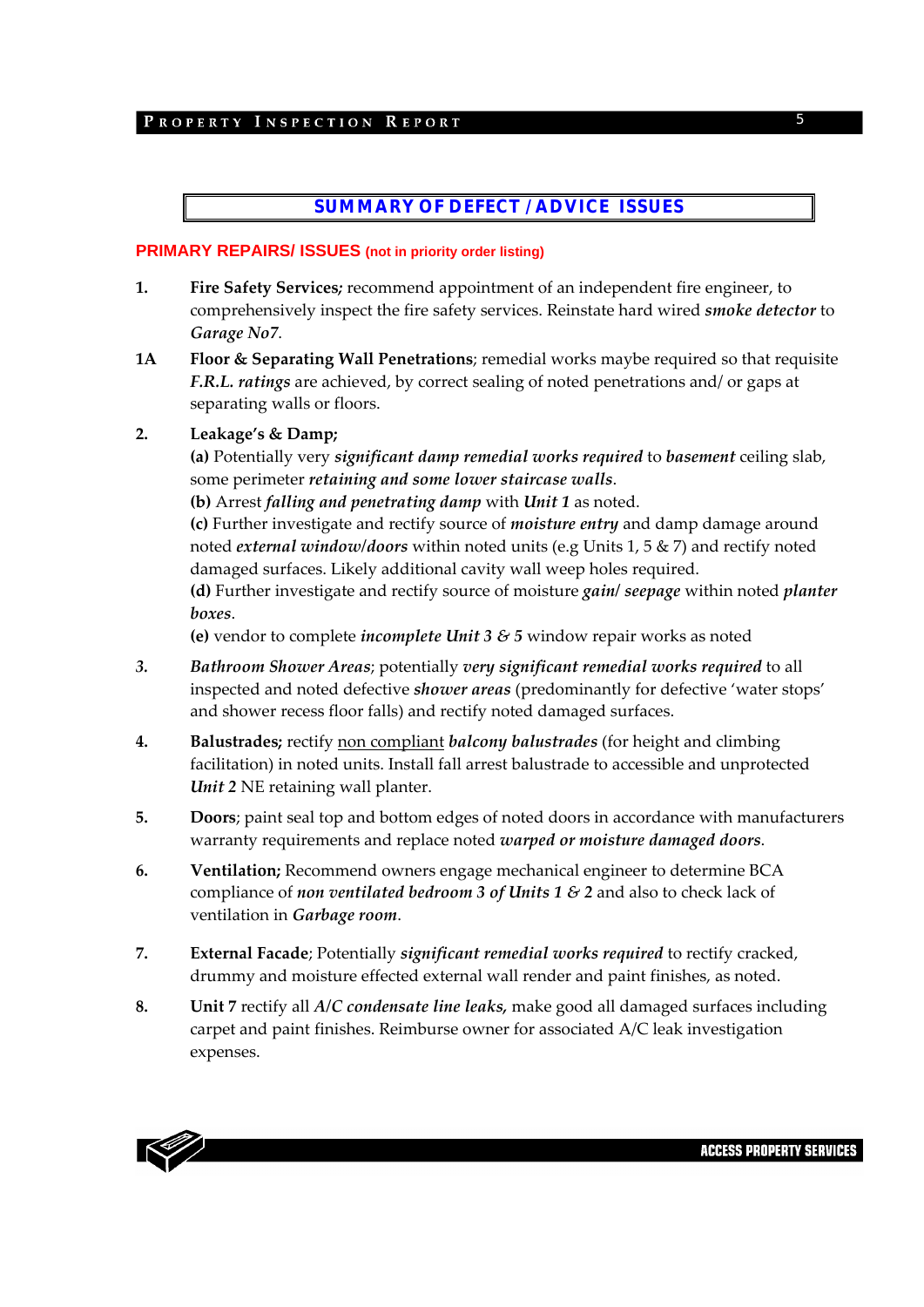### **SECONDARY REPAIRS/ ADVICE ISSUES**

**1. Warranty Provision;**

Vendor to provide the following **combined manufacturer/applicator warranties**; *External Paint film Manufacturer warranties for all doors. Powder coating applicators written certification that the as applied powdercoat finish to balustrading/ handrails and steel work, are in compliance with the relevant Australian Standards and confirm the thickness of the coatings. Garden Lighting transfomers*

### **2. Certification Provision;**

Vendor to provide the following **certification**;

*Windows*; as per the BCA requirements provide certification stating the *design wind pressure or water resistance* of as installed windows in accordance with A.S. 2047.1 (1999) *Hydraulic services; as installed plumbing Certificate of Compliance Electrics; certification in accordance with A.S. 3000*

- **3. External Painting**; rectify all *moisture related efflorescence staining* of external paint finishes as caused by leaking or defective planters/ balconies Units 1,2,3 & 5.
- **4**. Rectify loose skirting tiles on various noted balconies.
- **5.** Remaining repairs and advice as noted.

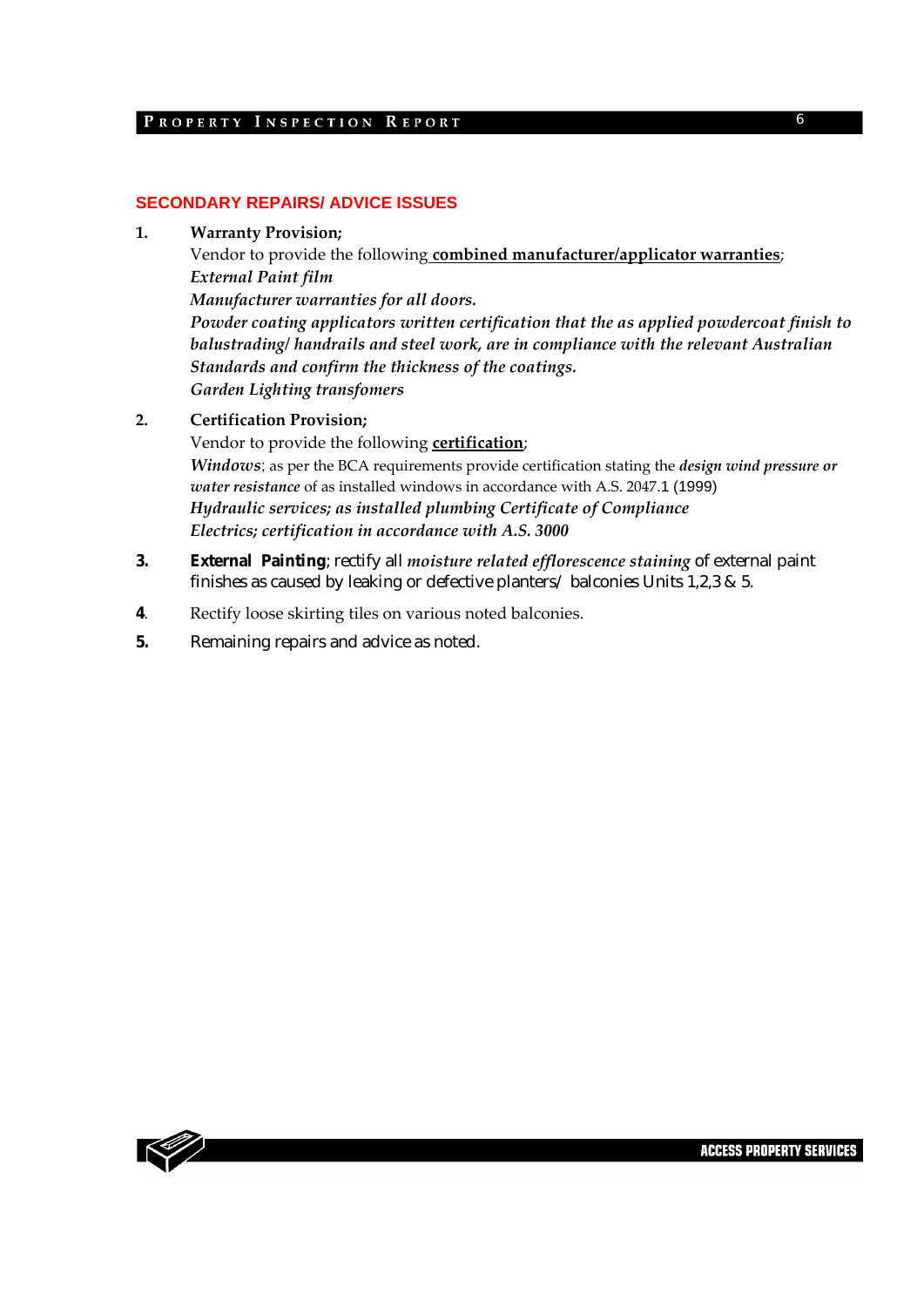# **1.0 BASEMENT Carpark LEVEL**

### **1.1 General Comments & Requirements**

**1.2 Note: Doors; door manufacturers** (of both fire and standard doors), state in their *conditional warranty* requirements that all their doors "*must receive two coats of paint" or sealer,* including "*the top and bottom edges"*, "prior to hanging".

This requirement is to prevent excessive moisture gain, which can cause warpage and cupping. I refer you to the enclosed sample 'Corinthian 'door guarantee *Refer Annexure No 3*.

The *majority of inspected basement doors were not adequately paint sealed on the top and bottom edges*.

**1.2A Note: Fire Door Installation Requirements;** The fire door sets have been tag certified by the installation contractor Titan Fire Doors, to comply with the minimum requirements of **A.S 1905.1 1997**.

In order that compliance with this minimum Standard is achieved, the following (but not limited to) are required;

\* Fire door & frame are to be separately tagged noting the specific Fire Resistance Level (F.R.L)

\* Fire door frames are to be solid grouted (full perimeter).

\* Rubber door buffers are to be installed on the door frames, top and bottom.

\* Automatic door closers are required and must fully close the door.

\* Gaps at base of doors cannot be *>10mm* and perimeter gaps cannot exceed maximum 3mm.

**1.2B** Note: Floor Slabs & Penetrations; I'm not a fire engineer and recommend that a fire engineer be appointed by the O.C to inspect this important service however I understand the various floors that separate one area from another (horizontal separation) are essentially required to achieve a specified Fire Resistant Level (F.R.L).

In order to do so all penetrations are typically required to be thoroughly sealed using approved fire resistant grout or fire pillows unless they are located within a fire isolated compartment. It is good practice to provide some fire stopping at floor levels in addition to the fire enclosure.

**1.2C** Note: Separating Walls & Penetrations; I'm not a fire engineer and understand the various walls that separate one area from another (vertical separation) are essentially required to achieve a specified F.R.L.

In order to do so the walls are required to be continuous from slab to underside of slab and all penetrations should be adequately sealed using approved fire resistant grout, sealant or fire pillows.

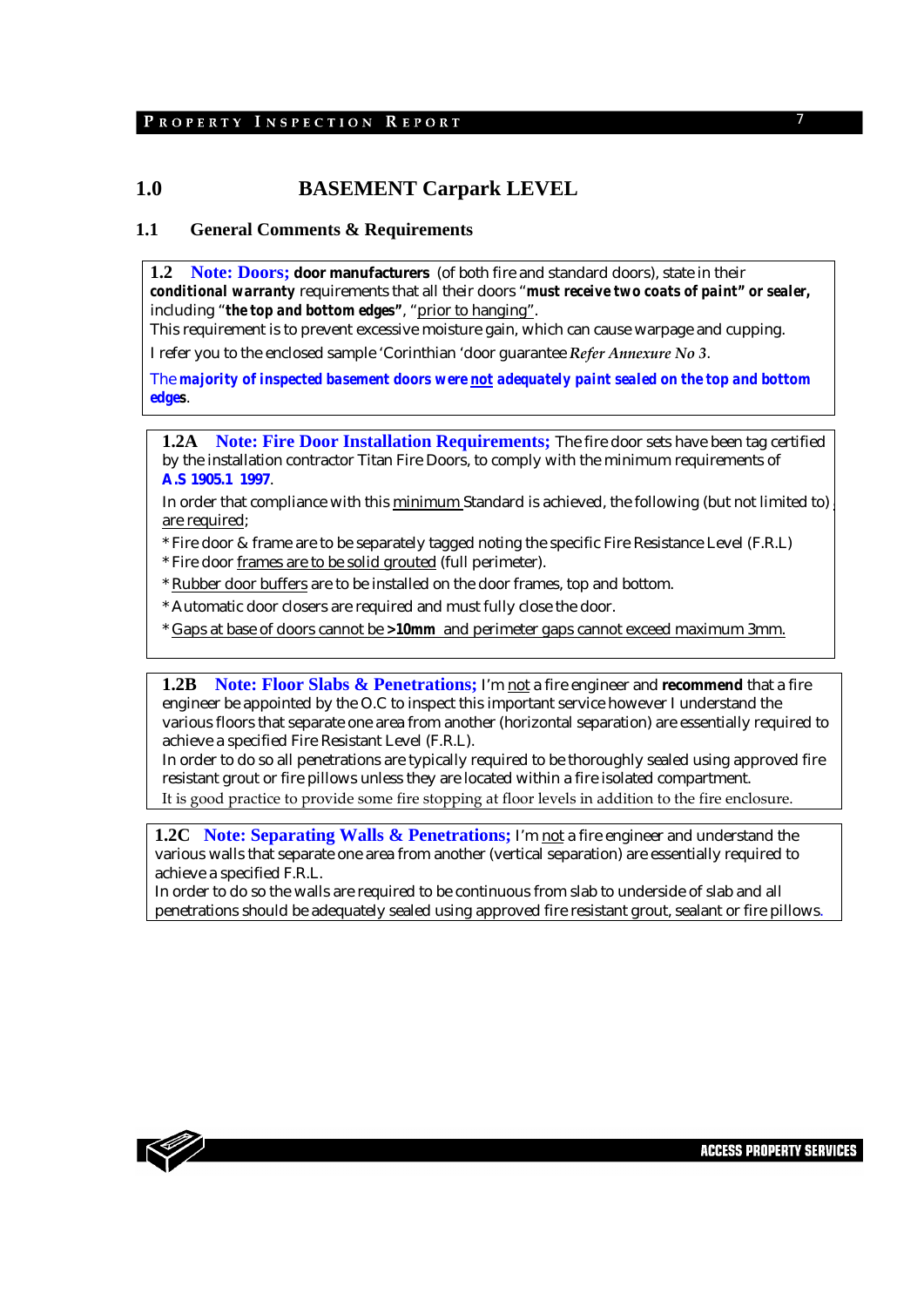### **1.3 Basement Carpark Level**

### **Comments:**

The basement is the lowest floor (below ground level) in the building and essentially incorporates various private lot Garage car parking spaces, basement perimeter retaining walls, lift lobby, some service cupboard rooms, Garbage room and a small store area.

The forward basement carpark is located beneath numerous external G.F planter boxes (flower boxes) and a public footpath and is bounded by two external stairs at the forward NE and SW external walls. As such part of the ground floor slab acts as a roof over the basement area.

I was unable to gain access into the Garage car parking spaces of units 1, 2, 3, 4, 5 & 6 as they were locked at the time of my inspection.

I used a Protimeter pin resistance type moisture meter to test the moisture content of the various perimeter retaining walls and some ceilings.

The **architectural Specification for 16 – 18 Carlisle Street Rosebay** (dated 5.2.99 *Refer Annexure No 3A*) states under *Clause 4.14* ‐ *Waterproofing*; "provide waterproofing membranes and sealant in the locations indicated and as necessary to protect the concrete and other materials from damage, and to *prevent ingress of water and moisture into the building*".

*Clause 10.03 ‐ Warranty*; states the contractor shall provide the proprietor with a 20 year unconditional warranty against defects in materials and workmanship in the whole of the roofing installation. The warranty shall provide the proprietor with rectification of any and all defects and reinstatement of wall consequential damages to as new condition, at no cost to the proprietor. The warranty shall be underwritten by each roofing manufacturer.

*Refer Annexure No 4* for the project waterproofing contractors (White House & Kind) *Certificate of Compliance for the entire project waterproofing* noting that no warranty document was included.

#### **1.4 Basement Slab Soffit Leaks & Penetrations**;

#### **Noted Defects**;

*Leaks/ Damps; Refer Photo No1* showing a *continuous leak* through an approx 50mm diameter slab penetration located adjacent to basement Garage entry door.

*Refer Photo No2* showing evidence of *extensive prior leakages* and heavy efflorescence down the face of a drop beam at eastern corner of visitor car parking space No 1 and which recorded very high moisture content when moisture meter tested. This area appears to have had some prior remedial works undertaken to same however, in my professional opinion it continues to leak.

*Refer Photo No3* showing evidence of *extensive prior leakages* and heavy efflorescence down the face of a drop beam at northern corner of visitor car parking space No 1 and which recorded moderate-high moisture content when moisture meter tested. This area appears to have had some prior remedial works undertaken to same however, in my professional opinion it continues to leak.

*Refer Photo No4* showing evidence of *extensive prior leakages* (falling damp) and heavy calcification\ efflorescence staining down the **internal face of southwestern external wall,** beneath *junction with SW external staircase soffit,* at visitor car parking space No 1.

This damp has resulted in extensive moisture penetration to the painted blockwork wall, which is suffering from extensive moisture related paint blistering – *Refer Photo No5*

In my professional opinion this leak is current.

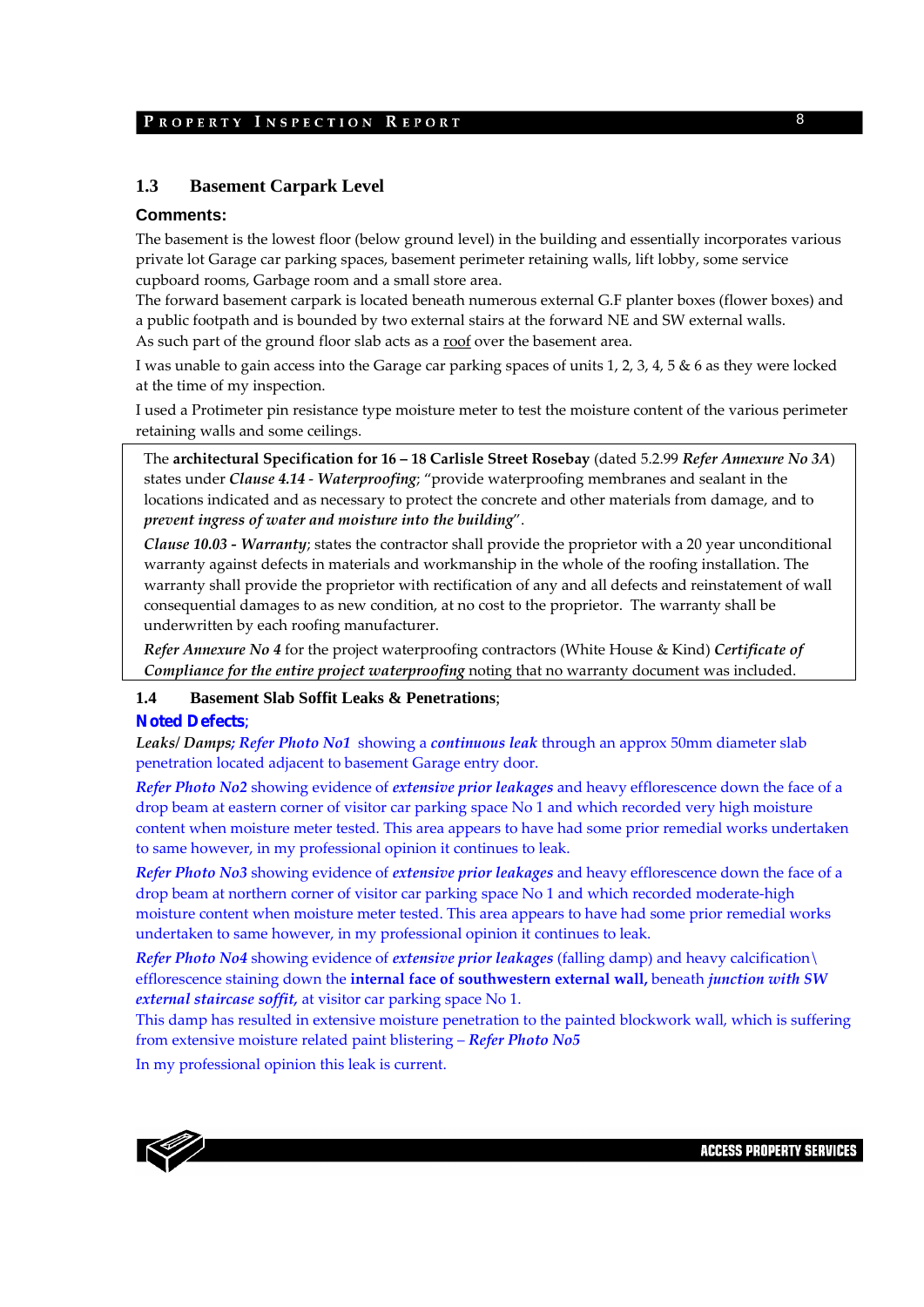*Refer Photo No6* showing evidence of *moisture related* efflorescence staining at the *northern slab soffit (i.e. rear NW wall)* between wall mounted air‐conditioning units and emergency exit sign. Moisture meter testing of the slab soffit revealed moderate to high moisture content. In my professional opinion this falling damp is current.

*Refer Photo No7* showing evidence of *moisture related* efflorescence\calcification staining at a *water pipe penetration*, located at the SE end of basement car park (near visitor car space No2). Moisture meter testing of the slab soffit revealed moderate to high moisture content.

In my professional opinion damp is current.

A *current and quite significant leak* was apparent in and around a 100mm diameter copper pipe penetration located at the NW end of *Garbage Rm* slab soffit – *Refer Photo No 8*. This leak has caused rusting of some metal components beneath and high efflorescence in the painted wall face.

There is evidence of moderate to high moisture content within the slab soffit, together with evidence of prior moisture related calcification staining in and around a 100mm PVC pipe penetration adjacent to basement lift lobby—*Refer Photo No9*. There is evidence of prior remedial work to this location however, in my professional opinion the leak appears to be continuing.

There is evidence of minor - moderate moisture content within the slab soffit, together with evidence of prior moisture related calcification staining in and around a 100mm PVC pipe penetration adjacent to basement entry garage door—*Refer Photo No10*. There is evidence of prior remedial work to this location however, in my professional opinion the leak appears to be continuing.

*Refer Photo No11* showing evidence of *prior moisture related staining* (falling damp) down the **internal face of NE external wall (within SE fire stair well)** beneath *junction with NE external staircase soffit*. Moisture meter testing of the upper section of wall revealed moderate to high moisture content and in my professional opinion the leak is current.

*Refer Photo No12* showing evidence of *prior moisture related staining* (falling\penetrating damp) at the base of **internal face of NE external wall (at mid flight SE fire stair landing).**

Moisture meter testing of the wall revealed moderate to high moisture content and in my professional opinion the leak is current.

*Refer Photo No13* showing evidence of *prior moisture related efflorescence staining* (falling\penetrating damp) at the uppermost stair tread and **internal face of NE external wall (at upper SE fire stair landing adjacent to external fire door).**

Moisture meter testing of the wall revealed moderate to high moisture content and in my professional opinion the leak is probably associated with falling damp from higher in the wall and the base of fire door frame has commenced rusting.

**1.5** *Penetrations; Refer report item 1.2B. Refer Photo N14* showing a series of electrical conduit penetrations and a 100mm diameter PVC pipe penetration at the eastern basement slab soffit, which does not appear to be adequately sealed for F.R.L. The 100 mm diameter PVC pipe serves as a drain to an unknown water source.

*Refer Photo No15 s*howing a single approx *50mm diameter slab/ conduit penetration* (at central basement drop beam soffit), which has been inappropriately sealed with paper and in my professional opinion has not been adequately sealed for F.R.L.

*Refer Photo N16 s*howing two slab*/ PVC pipe penetration* (at central basement drop beam soffit), which appear to have been inappropriately sealed with expanding polyurethane foam and in my professional opinion have not been adequately sealed for F. R. L.

The *smoke detector* of Garage space No 7 has been disconnected.

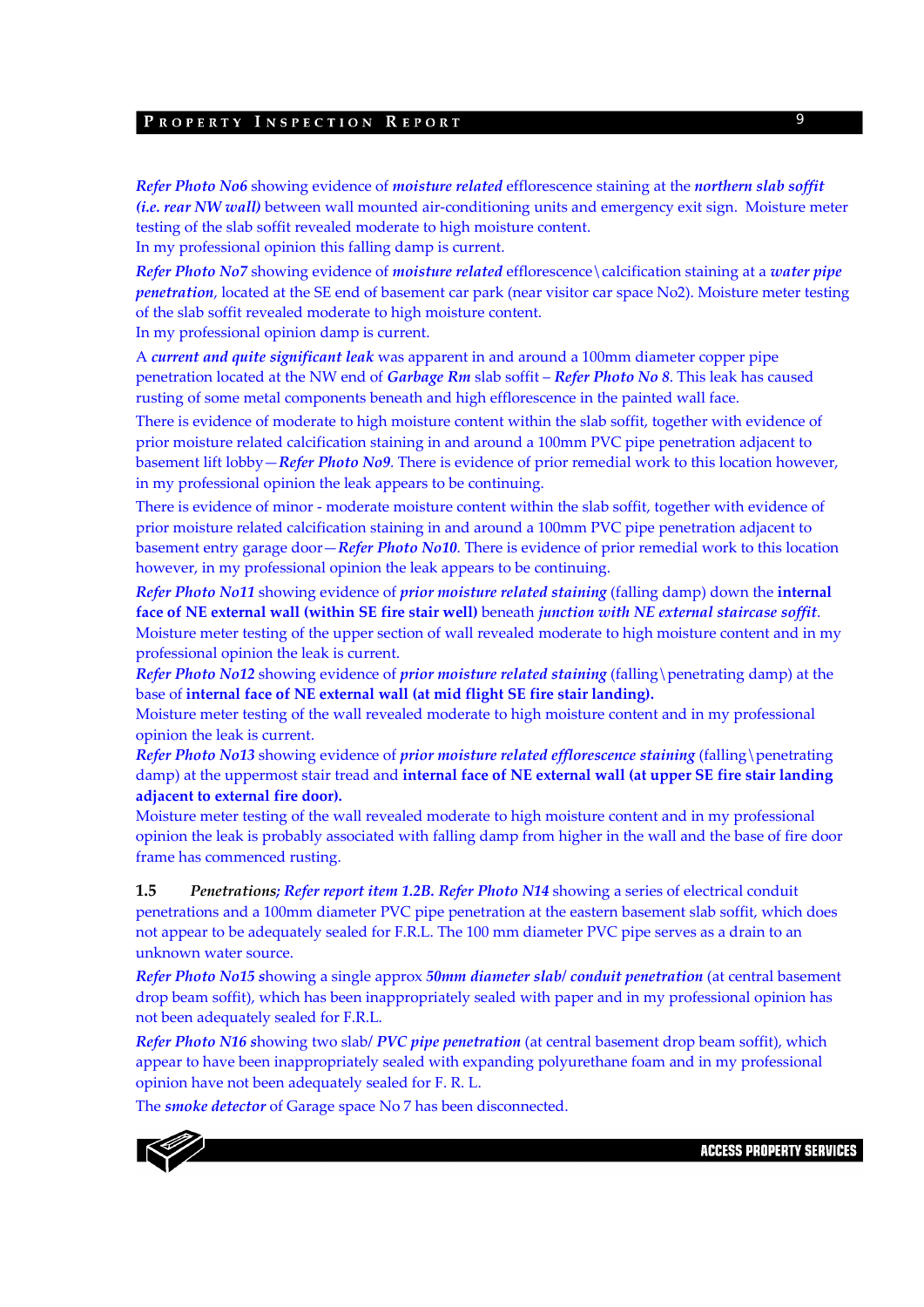### **1.6 Recommendations;**

Vendor to rectify cause of all noted leaks\damp and make good all effected surfaces. Recommend that the owners Corporation engage the services of a fire engineer to more accurately determine need to adequately seal noted penetrations for FRL. Reinstate smoke detector to garage space No 7.

### **1.7 Basement Perimeter & Separating Walls;**

### **Noted Defects**;

*Refer Photo No17* showing evidence of *moisture related* damp efflorescence within the painted *SW external wall of Garage space No 7*and which is located beneath a ventilation louvre. The lower section of this wall revealed moderate to high moisture content in both the forward and rear sections, when moisture meter tested. In my professional opinion the damp is current.

A *current and quite significant leak* was apparent in and around a 100mm diameter PVC pipe penetration located in the upper SW and external wall of the *Fire Hydrant Booster Rm*, which is causing extensive pooling of water on floor – *Refer Photo No 18*.

*Refer report item 1.2 C.* A penetration in the wall over the internal head of *Fire Hydrant Booster Rm doors* has an electrical cable tray and various pipe penetrations and in my professional opinion has not been adequately sealed for F. R. L. – *Refer Photo No 19*.

A penetration in the wall over the head of *southern basement storeroom door* has an electrical cable tray together with timber packing and in my professional opinion both the penetration and the junction of separating wall and slab over have not been adequately sealed for F. R. L. – *Refer Photo No 20*.

### **1.8 Recommendations;**

Vendor to rectify cause of all noted leaks\damp and moisture penetration and make good all effected surfaces.

Recommend that the owners Corporation engage the services of a fire engineer to more accurately determine need to adequately seal noted penetrations for FRL.

### **1.85 Basement Miscellaneous;**

### **Noted Defects**;

*Refer report item 1.2.* Many of the basement *doors* had not been adequately paint sealed on both the top and bottom edges, which contravenes standard manufacturer conditional warranty requirements (against warpage. Both sets of *garbage room doors* have not been paint sealed and have a *warp >4mm* in the external lower face.

I'm not a mechanical engineer however the fully enclosed *Garbage Rm* does not appear to incorporate adequate ventilation as the Ventilation code A.S1668.2‐1991 states that Garbage Rooms should have exhaust ventilation at a minimum rate of 5 L/s per sq. metre of floor area.

### **1.90 Recommendations;**

Vendor to adequately paint seal timber doors on top and bottom edges.

Vendor should remove and replace warped Garbage room doors.

Recommend the owners Corporation engage the services of a mechanical engineer to determine compliance of enclosed Garbage Rm with A.S1668.2‐1991.

**1.95 Indicative Budget Estimate (for noted repair basement recommendations) = \$14,500 (excl GST)**  Excludes painting and replacing warped doors & other consultants costs (*Refer Annexure No 1*)

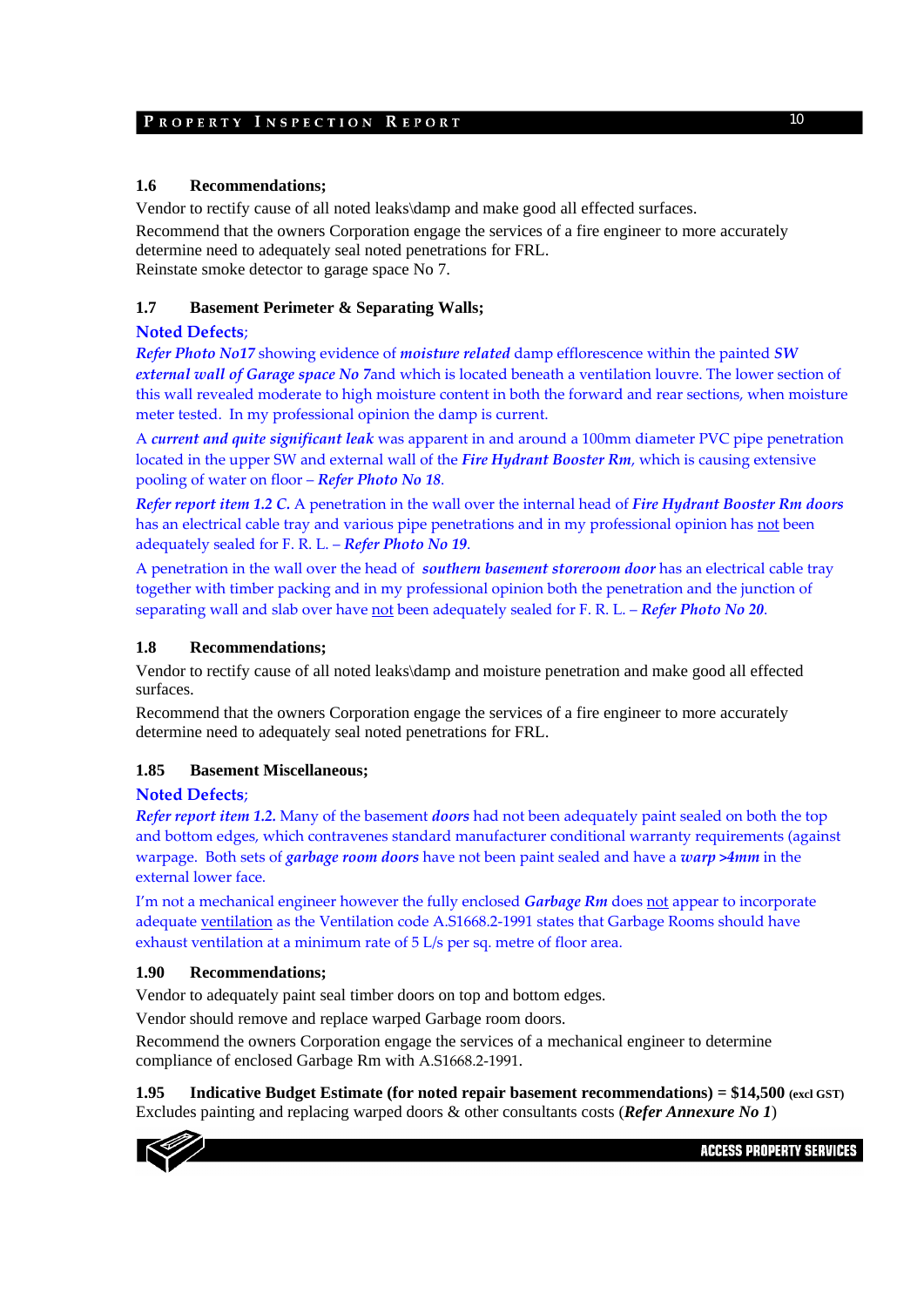# **2.0 Unit1**

### **Unit 1 Observations**

### **2.1 Comments:**

Unit 1 is located on ground floor and incorporates two bathrooms, three bedrooms, various external planters (flower boxes), a pool, rear stairs and rear terrace, which is located over pool pumping equipment.

### **2.2 General Comments;**

Both bathroom shower recesses incorporate frameless glass shower screens having an approx 10mm micro sill under door. *Refer Typical Frameless Shower Recess Photo* on pg22.

These shower recesses are deemed to be *unenclosed shower* area types, as defined by

A. S. 3740 (1994). This same standard requires that an unenclosed shower area have minimum floor falls of **1.66 %** (or 1 in 60).

As part of my inspection I both water tested (by turning on shower rose and not blocking shower waste) and electronic level tested the floor falls within the shower recesses, by taking an average of four readings. I also used a 'Protimeter' pin resistance type moisture meter to test the relative moisture content (M.C) of both the tile bed outside of the shower area and at bathroom entries. I also pulled back the carpet across entrance in an attempt to visually determine any evidence of moisture seepage.

### **1.3 Note: Building Code of Australia (deemed to satisfy provisions)**

At the time of construction the **BCA referenced A.S. 3740 (1994) which required that an 'unenclosed shower' area has minimum floor falls of 1.66 %** (or 1:60) for a distance of 1.5 m measured from the shower rose, back towards the shower waste. As such the requirements of A.S 3740 (1994) are mandatory.

**1.3A** '*Water stop*'; "a vertical extension of the waterproofing system forming a barrier to prevent the passage of moisture in the floor"(A.S. 3740 1994)

### **2.3 Main Bathroom**;

### **General Comments;**

The owner advised me that this bathroom and shower recess is rarely used.

**Noted Defects**; *Water testing*; significant quantities of water remained pooled on the shower recess floor some 10 minutes after my water testing.

*Shower recess floor falls*; average shower recess falls were *0.38%,* which is significantly less than the minimum as required by A.S. 3740 (1994).

*Damp*; There was visual evidence of moisture related staining to the tile grout outside of the shower area and moisture meter testing of the tile bed (outside of the shower area) recorded moderate ‐‐high moisture readings for a distance of up to 1.6 m from shower screen*.*

In my professional opinion the moderate -- high moisture content within the tile bed (outside of the shower area) would be due to moisture migration outside of the shower area either due to the lack of and/or a defective 'water stop'. More frequent use of the shower area would probably exacerbate the problem. There was no evidence of a 'water stop' projecting the above the tile line as is required by A.S. 3740 (2004).

### **2.4 Recommendations;**

Rectify inadequate shower recess floor falls (to prevent unacceptable pooling) and install 'water stop' that projects above the floor tile surface.

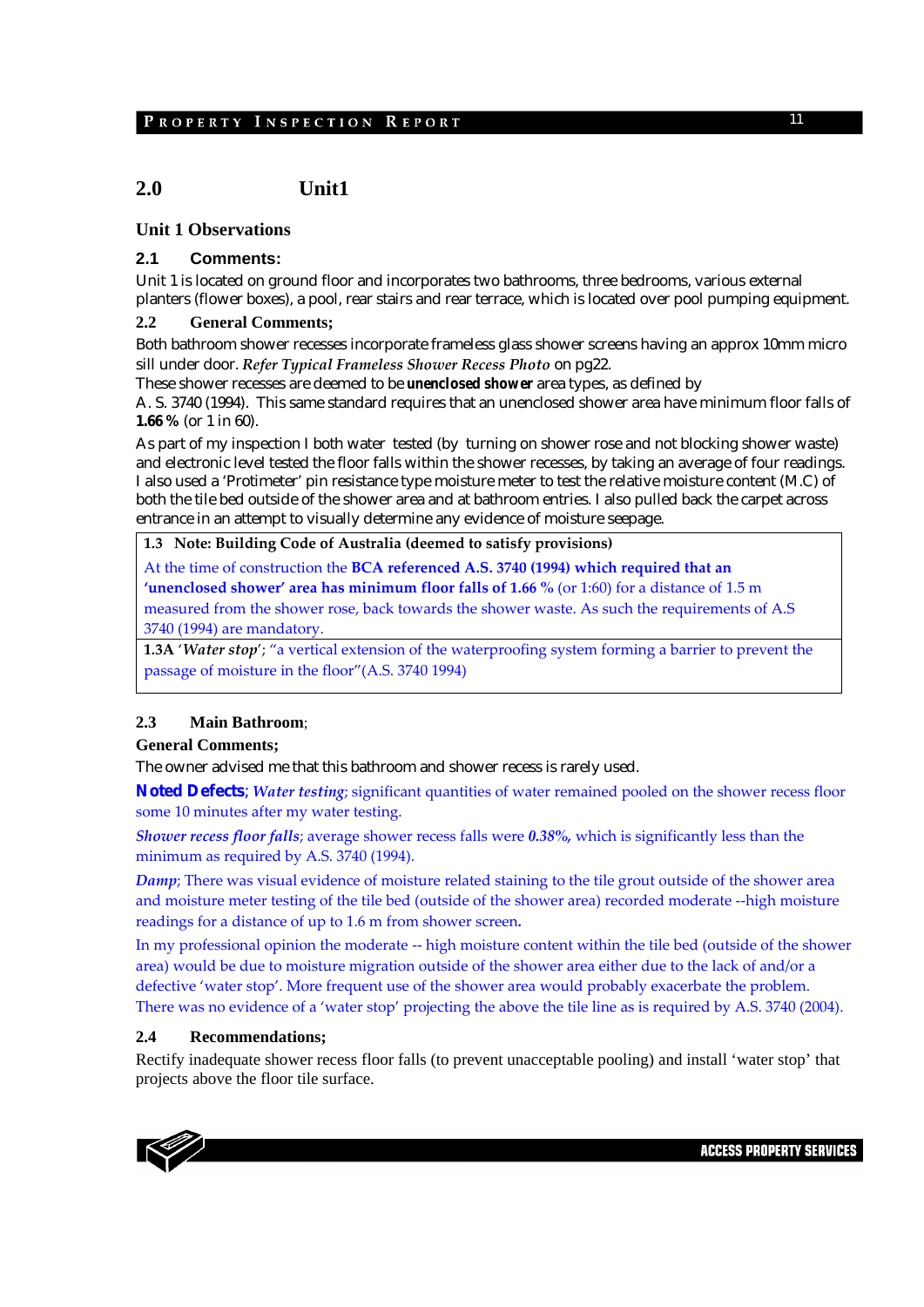#### **2.5 Ensuite Bathroom**;

**Noted Defects**; *Water testing*; excess shower water pooled at the external shower screen corner some 10 minutes after water testing. In addition water pooled on the central area around floor waste.

*Shower recess floor falls*; average shower recess falls were *0.50%,* which is significantly less than the minimum as required by A.S. 3740 (1994) and additionally there are negative falls at the external shower screen corner, where excess shower water permanently pooled.

*Damp*; there was visual evidence of moisture related staining to the tile grout outside of the shower area and moisture meter testing of the tile bed (outside of the shower area) and at the bathroom entry, recorded high moisture readings. It was further apparent that some moisture had seeped down onto the carpet and smooth edge (@ bathroom entry) causing moisture related staining to the rear face of carpet and mild rusting of the nail fixings and lower metal door jamb *Refer example Photo No20A at pg 22.*

In my professional opinion the unacceptably high moisture content within the tile bed (outside of the shower area) and the apparent seepage that is occurring at bathroom entry would be due to moisture migration out side of the shower area, due to either the lack of and/or a defective 'water stop'. There was no evidence of a 'water stop' projecting the above the tile line as is required by A.S. 3740 (2004).

#### **2.6 Recommendations;**

Rectify inadequate falls (to prevent unacceptable pooling) and install 'water stop' that projects above the floor tile surface. Rectify damaged carpet and rust paint treat lower door jamb.

### **2.7 Bed 1 Damp & Windows**;

**Comments:** the owner advised me that the Bed 1 SE window partially leaked during periods of prolonged driving rain. I was unable to determine any evidence of prior leaks around this window sill. **Noted Defects**; moisture meter testing of the lower *Bed1 southeastern wall*, which is abounding a raised SE external planter, revealed moderate to high moisture readings (particularly at the SW end at built in cupboard) together with efflorescence and paint blister *Refer Photo Nos21 & 22* .The highly damp MDF skirting on wall has moisture related swelling and buckling.

In my professional opinion the damp is current and is most likely been caused by either a failure at the window frame/ sill due to defective flashings and/ or weep holes or a defective external planter waterproof membrane and moisture migration through the external wall.

Moisture meter testing of the lower *Bed1 NW wall*, which is abounding a raised planter, revealed moderate to high moisture readings (particularly at either NE side of external door) together with efflorescence.

The owner advised me that the vendor's representative had previously undertaken remedial works to the planter box and external cavity wall, opposite this area, the scope of which is unknown.

In my professional opinion it is possible that the noted damp may be related to the builder's failure to remove all salt effected plaster and reinstate with a salt retardant treated type however, the leak may be continuing.

There was a visual evidence of very significant *moisture related paint\plaster blistering* on *Bed 1 SW ceiling bulkhead soffit* (directly beneath planter box of unit 3 above). Moisture meter testing of same recorded v*ery high moisture readings*.

The ceiling void above was not accessible and in my professional opinion I consider the damp to be current.

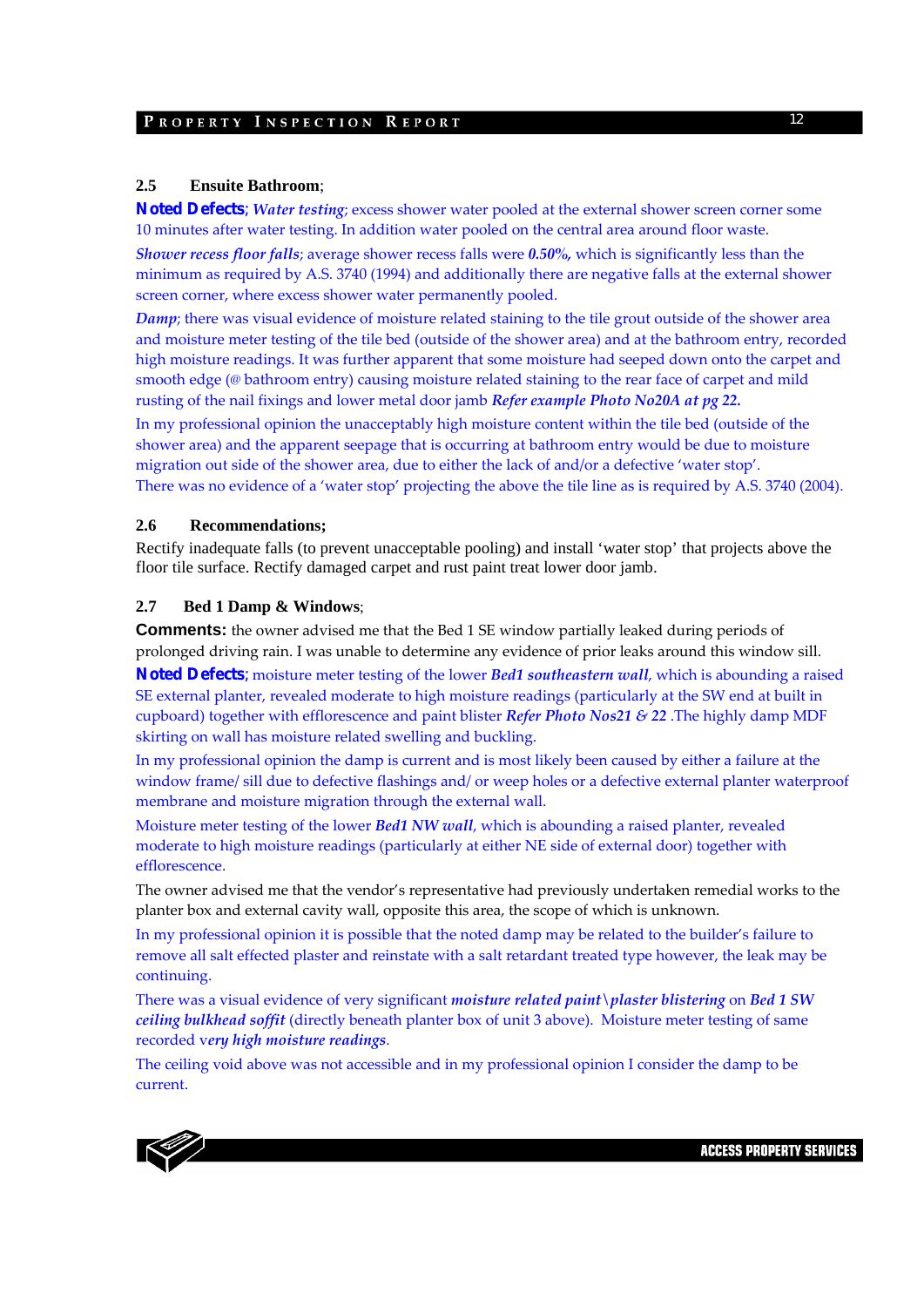### **2.75 Recommendations;**

Recommend that noted B1 window be water tested to determine if and how they may leak. Determine cause of and rectify cause of moisture entry into B1 external wall/s reinstate defective skirting, paint & surface finishes. This may require some destructive investigative work prior to actual repair. Form ceiling access trap in Bed1 bulkhead and inspect the void behind to determine cause of leak and then determine requisite repairs.

### **2.80 Bed 3 Ventilation**;

Refer example Photo No38 (of unit 2) of the external door window frame of unit No2 Bed 3 (identical to *subject unit)* and I note that the highlight windows are fixed. As such this Bedroom does not incorporate any openable windows and in my professional opinion is unlikely to be compliant with the ventilation requirements of the BCA.

### **2.85 Recommendations;**

Recommend that the owners engage a mechanical engineer to inspect and report on the seeming lack of adequate ventilation to Bed 3 noting that one possible solution might be to install hopper style windows to replace existing fixed highlight type.

### **2.90 Terrace/ Balcony, Balustrading & Pool Stairs**;

Unit 1 staircase is not accessible by other unit owners and therefore is deemed to be a private stairway **Note: Stair Riser & Going Dimensions; BCA Table 2.13** details the maximum and the minimum riser and going dimensions for a private stairway tread as;

(i) Riser Max =190mm Min =  $115$ 

(ii) Going Max =355mm Min = 240 (*Refer Annexure No5*)

 **Council approved architectural drawing No 1534/BA10 Issue A** details the "outline of new stairs to existing swimming pool".

### **2.91 Comments:**

I measured the external *stair treads* leading down from Unit 1 terrace to pool (incorporating a total of No14 treads and a mid landing) and determined the following measurements.

**Risers = Max 180mm – Min 130mm** 

**Going = Max 255mm – Min 240 mm**

*Refer example Photos Nos 23 & 24*

**Summary Comments;** the subject stairway is quite steep and the narrow depth treads (which incorporate non-slip edges) make for a difficult and potentially dangerous transition however, in my professional opinion and based on my site measurements the stair treads are compliant with the minimum requirements of the BCA for a private stairway – **no defect**.

**2.92 Defects**; *Refer Photo No25* of the *moderate cracking* that has occurred between the terrace tiling and upper stair tread. *Refer Photo No26* (taken beneath this area) and showing the very significant *moisture penetration* that is occurring through the junction of terrace slab and staircase, together with severe calcification staining and falling into the void where pool pumping equipment is located.

In my professional opinion the movement related cracking has resulted in a failure in the waterproof membrane.

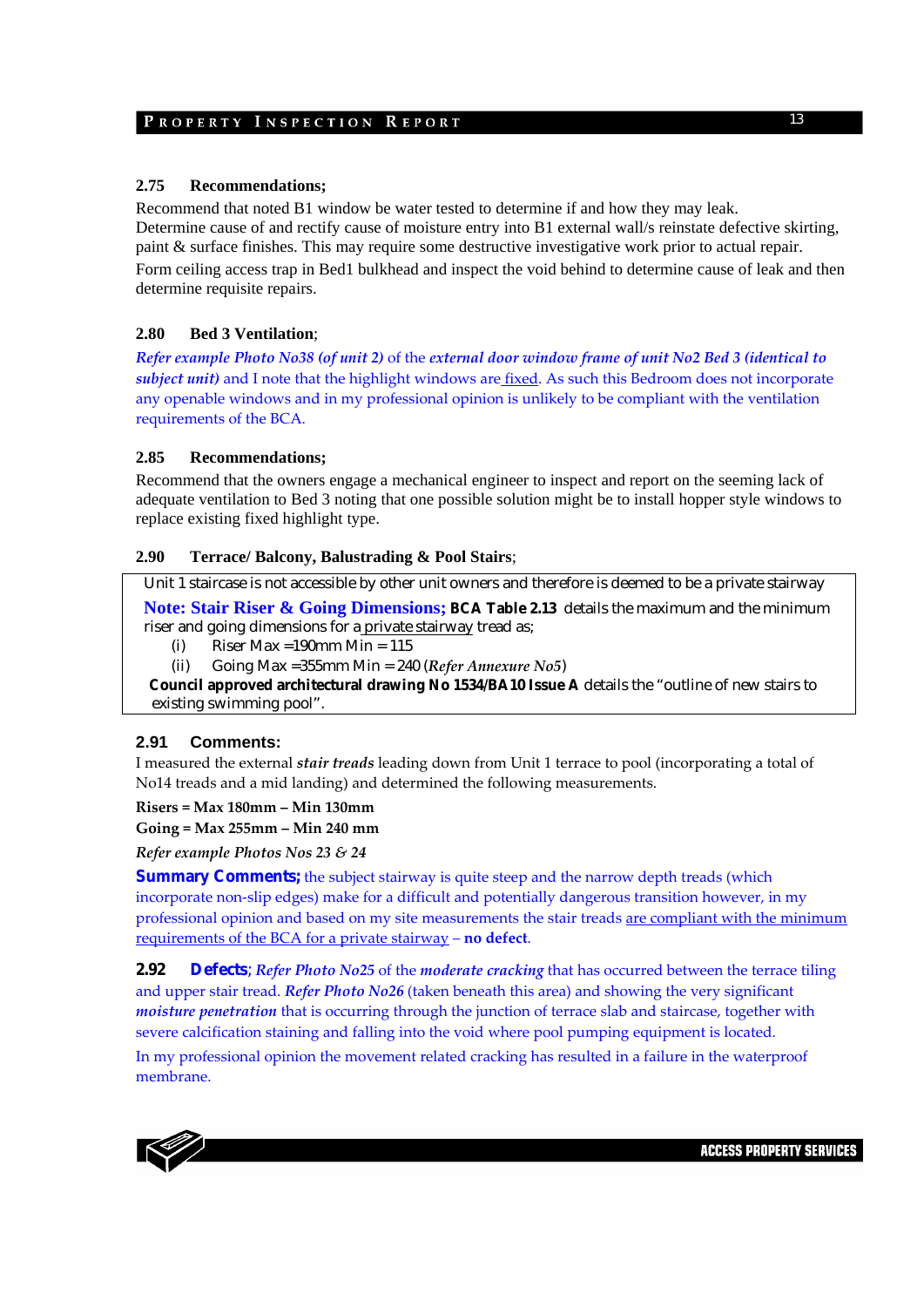*Refer Photo No27* of the moisture related *calcification staining* and efflorescence, occurring at the junction of terrace tile bed and waterproof membrane, at the SW edge beam face causing significant deterioration of the paint finish. Similar calcification staining is evident at the northwestern terrace slab edge.

In my professional opinion, whilst this is aesthetically unacceptable, it is not a building defect.

Moisture meter readings were moderate to high in the lower NW rendered column directly behind copper down pipe (*Refer Photo No28*) and I observed free flowing water traveling down the outside face of this D/P (serves as a balcony drain for unit over).

In my professional opinion I consider this to be a defect as the D/P penetration is unlikely to be adequately waterproofed in the balcony slab over.

### **2.93 Recommendations;**

Vendor to rectify cause of moisture entry at junction of terrace slab and upper stair landing and reinstate finishes.

Vendor to rectify cause of moisture seepage down external face of copper D/P, which is probably associated with a W/P membrane failure at waste penetration.

Suggest CRC chemical cleaner be used to remove calcification staining at terrace slab edges.

**2.95 Indicative Budget Estimate (for unit 1 noted repair recommendations) = \$28, 900 (excl GST)**  Excludes other consultants costs & CRC chemical treatment (*Refer Annexure No 1*)



 **Typical Frameless Shower Recess** 



**Photo No20A** 

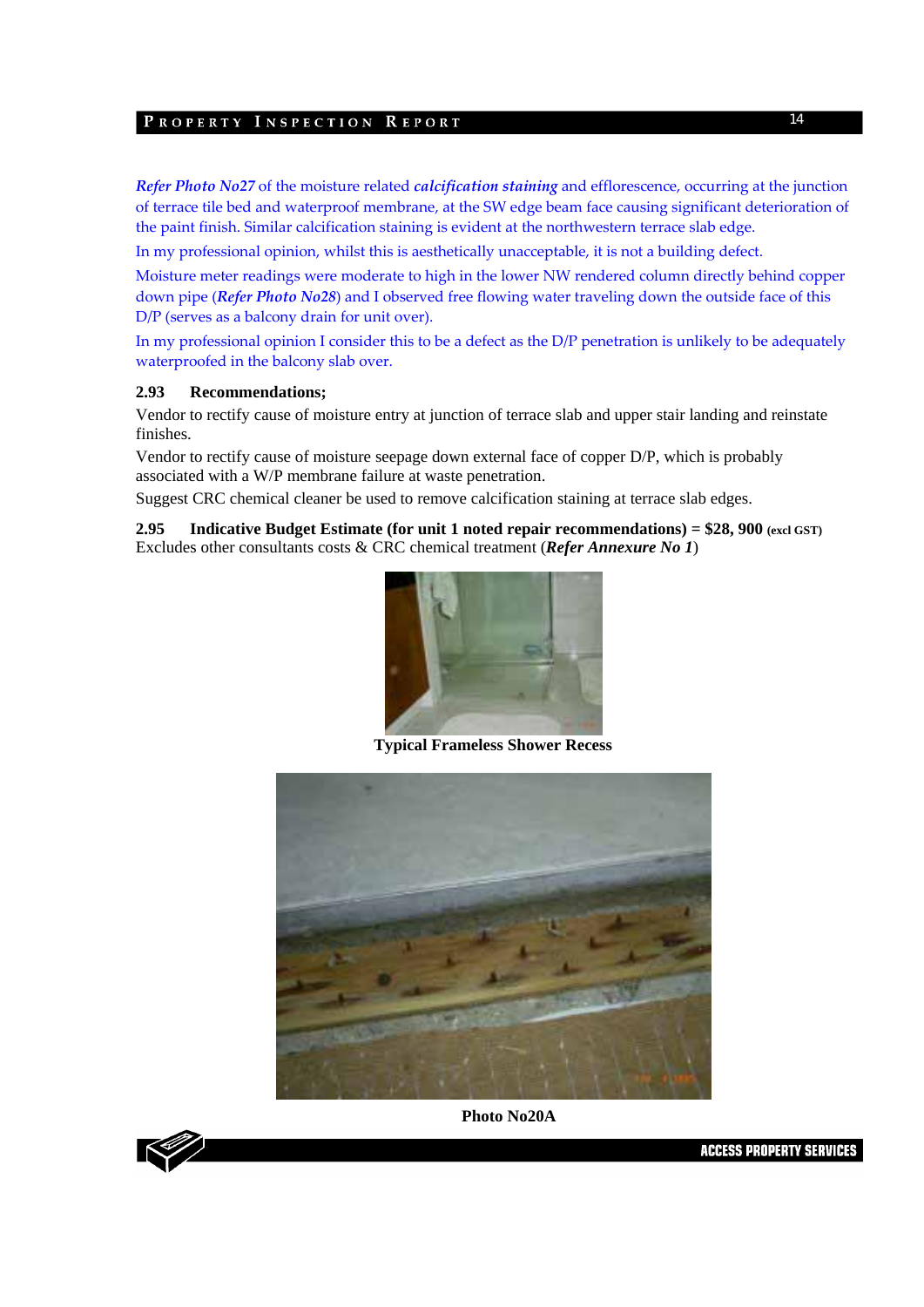# **3.0 Unit 2**

### **Unit 2 Observations**

### **3.1 Comments:**

Unit 2 is located on ground floor and incorporates two bathrooms, three bedrooms, various external planters (flower boxes) and a front and rear terrace.

#### **3.2 General Comments;**

Both bathroom shower recesses incorporate frameless glass shower screens having an approx 10mm micro sill under door. These shower recesses are deemed to be *unenclosed shower* area types, as defined by A. S. 3740 (1994). This same standard requires that an unenclosed shower area have minimum floor falls of **1.66 %** (or 1 in 60).

As part of my inspection I both water tested (by turning on shower rose and not blocking shower waste) and electronic level tested the floor falls within the shower recesses, by taking an average of four readings. I also used a Protimeter pin resistance type moisture meter to test the relative moisture content (M.C) of both the tile bed outside of the shower area and at bathroom entries. I also pulled back the carpet across entrance in an attempt to visually determine any evidence of moisture seepage.

#### **3.3A Note: Building Code of Australia (deemed to satisfy provisions)**

At the time of construction the **BCA referenced A.S. 3740 (1994) which required that an unenclosed shower area has minimum floor falls of 1.66 %** (or 1:60) for a distance of 1.5 m measured from the shower rose, back towards the shower waste. As such the requirements of A.S 3740 is mandatory.

**3.3B** '*Water stop*'; "a vertical extension of the waterproofing system forming a barrier to prevent the passage of moisture in the floor"(A.S. 3740 1994)

### **3.4 Main Bathroom**;

**Noted Defects**; *Water testing*; Some 10 minutes after my water testing significant quality of water remained pool on the floor directly around the floor waste *(Refer Photo No29).*

*Shower recess floor falls*; average shower recess falls were *1.60%,* which is only marginally less than the minimum as required by A.S. 3740 (1994), however there was a distinct low spot in an around the floor waste.

*Damp*; There was visual evidence of moisture related staining to the tile grout outside of the shower area *(Refer Photo No30 )*and moisture meter testing of the tile bed (outside of the shower area) and at the bathroom entry recorded high moisture readings*.*

In my professional opinion the unacceptably high moisture content within the tile bed (outside of the shower area) would be due to moisture migration out side of the shower area due to either the lack of and/or a defective 'water stop'.

There was no evidence of a water stop projecting the above the tile line as is required by A.S. 3740 (2004).

There was evidence of prior moisture related staining to the rear section of ceiling (adjacent to shower recess) and moisture meter testing of same recorded normal dry readings inspection of the ceiling void above revealed no current leak‐ no defect.

#### **3.45 Recommendations;**

Rectify inadequate falls (to prevent unacceptable pooling) directly around the floor waste by installing diagonally cut tiles. Install 'water stop' that projects above the floor tile surface.

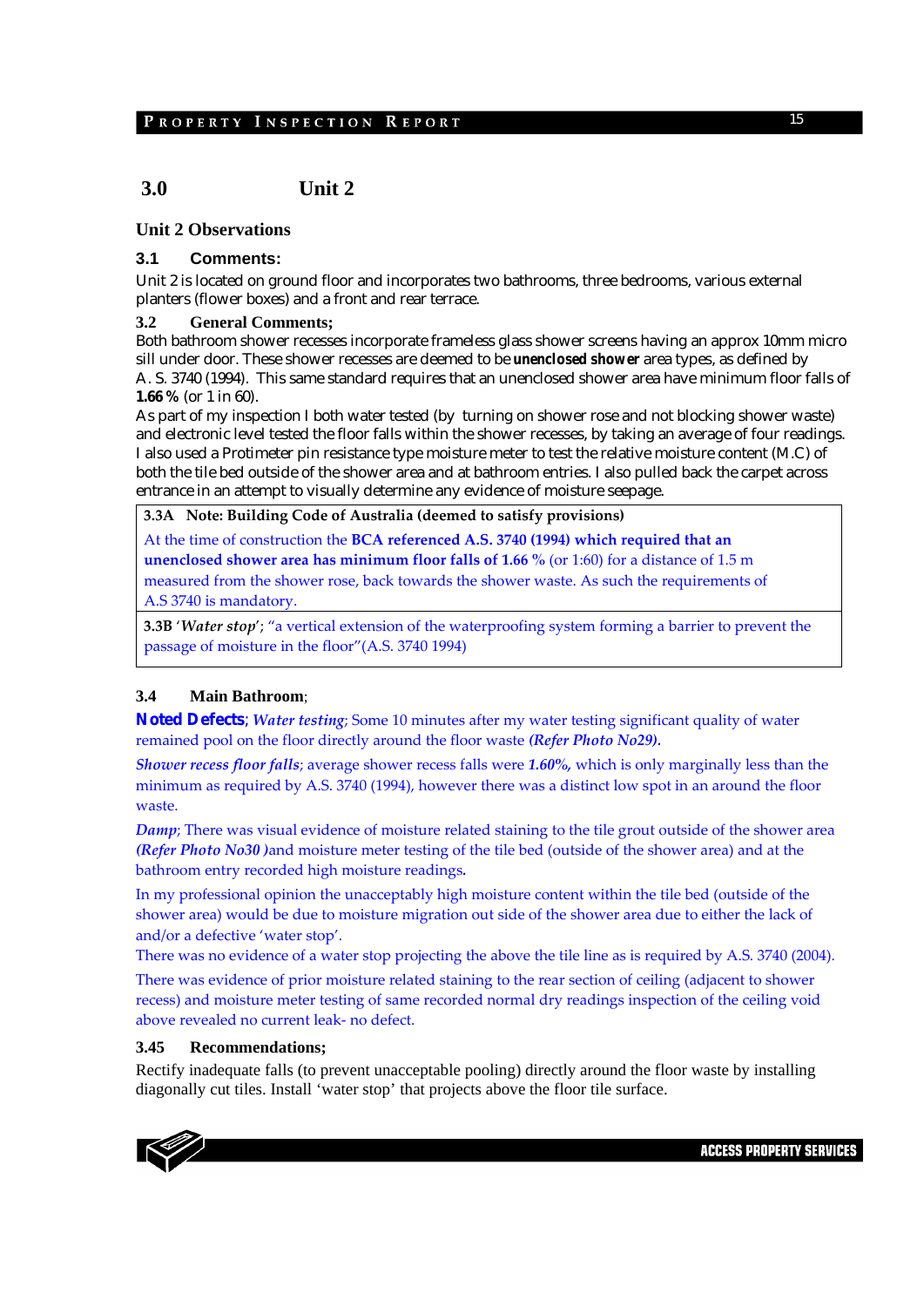### **3.50 Ensuite Bathroom**;

**Noted Defects**; *Water testing*; at the time of my inspection *water was still pooling* on the shower recess floor (near waste) some hours after use by the tenant.

*Shower recess floor falls*; average shower recess falls were *1.63%,* which is only marginally less than the minimum as required by A.S. 3740 (1994) however, there was a distinct low spot in an around the floor waste.

*Damp*; moisture meter testing of the tile bed at the bathroom entry recorded moderate to high moisture readings and it was further apparent that some moisture has seeped down onto the carpet smooth edge (@ bathroom entry) causing mild rusting of the nail fixings and lower metal door jamb *Refer example Photo No31.*

In my professional opinion the unacceptably high moisture content within the tile bed (outside of the shower area) and the apparent seepage that is occurring at bathroom entry would be due to moisture migration out side of the shower area due to either the lack of and/or a defective 'water stop'. There was no evidence of a water stop projecting the above the tile line as is required by A.S. 3740 (2004).

### **3.55 Recommendations;**

Rectify inadequate falls (to prevent unacceptable pooling) directly around the floor waste by installing diagonally cut tiles. Install 'water stop' that projects above the floor tile surface. Rectify damaged carpet and rust paint treat lower door jamb.

### **Front External Façade Photos**



**Example Photo A Example Photo B** 



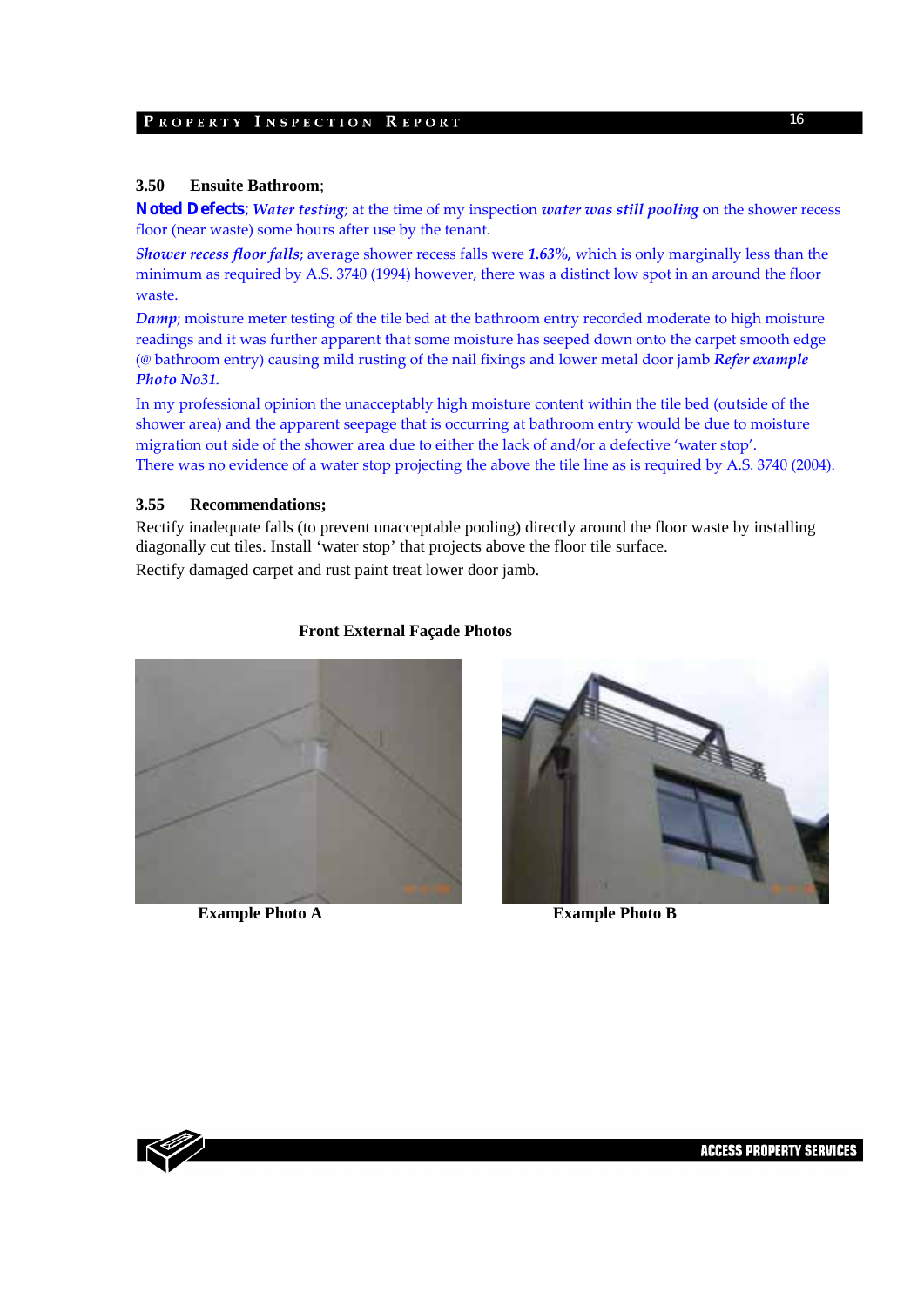### **3.60 Terrace/ Balcony, Balustrading & Planters**;

### **Comments:**

**3.65A Note: Balustrades or other barriers; BCA Cl 2.16** states that a *continuous balustrade all other barrier* must be provided along the side of any roof, any stairway, or ramp, any floor, corridor, hallway balcony, veranda, mezzanine, access bridge or the like and along the side of any path of access to a building if;

- (iii) is not bounded by a wall; and
- (iv) its level above the surface beneath, is more than-
- (A) 4m where it is possible for a person fall through an openable window; or
- (B) 1 m in any other case

The council approved **project specification (dated 5.2.99)** states under clause 9.05 balustrades and handrail that external handrails ( Type A) are required to be a minimum of 1000mm high (*Refer Annexure No6*)

**Council approved architectural drawing No1534/BA09 Issue A** details the external balcony handrails as being 1 m high stainless steel.

The project **handrail contractors certification** ( from A.M. Balustrades and dated 13.12.01 states that all Balustrades comply in general with BCA Cl 2.16 and A.S 1288 (*Refer Annexure No6A*)

#### **3.70 Terrace/ Balcony, Balustrading & Planters**;

**Comments:** I used a Protimeter moisture meter to test the external walls of the various planters (flower boxes) and some lower external walls.

### **3.75 NW Terrace Noted Defects**; There are a number of *loose skirting tiles* that require refitting.

*Refer Photo No32* showing significantly cracked and very *drummy render* located on a SW planter wall.

*Moderate to high moisture content* was recorded within the upper *NE planter walls* and the forward SE face, the paint finish of which is suffering from moisture related staining *Refer example Photos No33 & 33A.* 

There is evidence of moisture staining\*seepage around a recessed wall light*, which is indicative of an inadequate waterproof seal.

In my professional opinion the most likely source of the high moisture content would be due to a failed waterproof membrane within the planter box.

I determined saturated and *quite boggy soil conditions* in the northern corner of turfed terrace. Similar conditions are apparent within the turfed G.F area at the front southern corner of the property and which are indicative of inadequate sub soil drainage.

#### **3.80 Recommendations;**

Replace all noted drummy render, provide adequate expansion provision in same and reinstate paint finish to match.

Rectify cause of moisture gain within the external face of planter boxes.

Consider installation of sub soil drainage within saturated northern terrace turfed area.

**3.85 NE Terrace Garden Bed Noted Defects**; *Refer Photo No34* showing the NE terrace garden/ retaining wall, which is accessible from the NW terrace by a vendor supplied access gate (*Refer Photo No35*) and *has an unprotected edge that is some 3‐ 4 metres above the surface beneath.* 

In my professional opinion this garden terrace area is not in accordance with the requirements of BCA Clause 2.16 or in accordance with OH& S requirements and presents *a very significant fall hazard*.

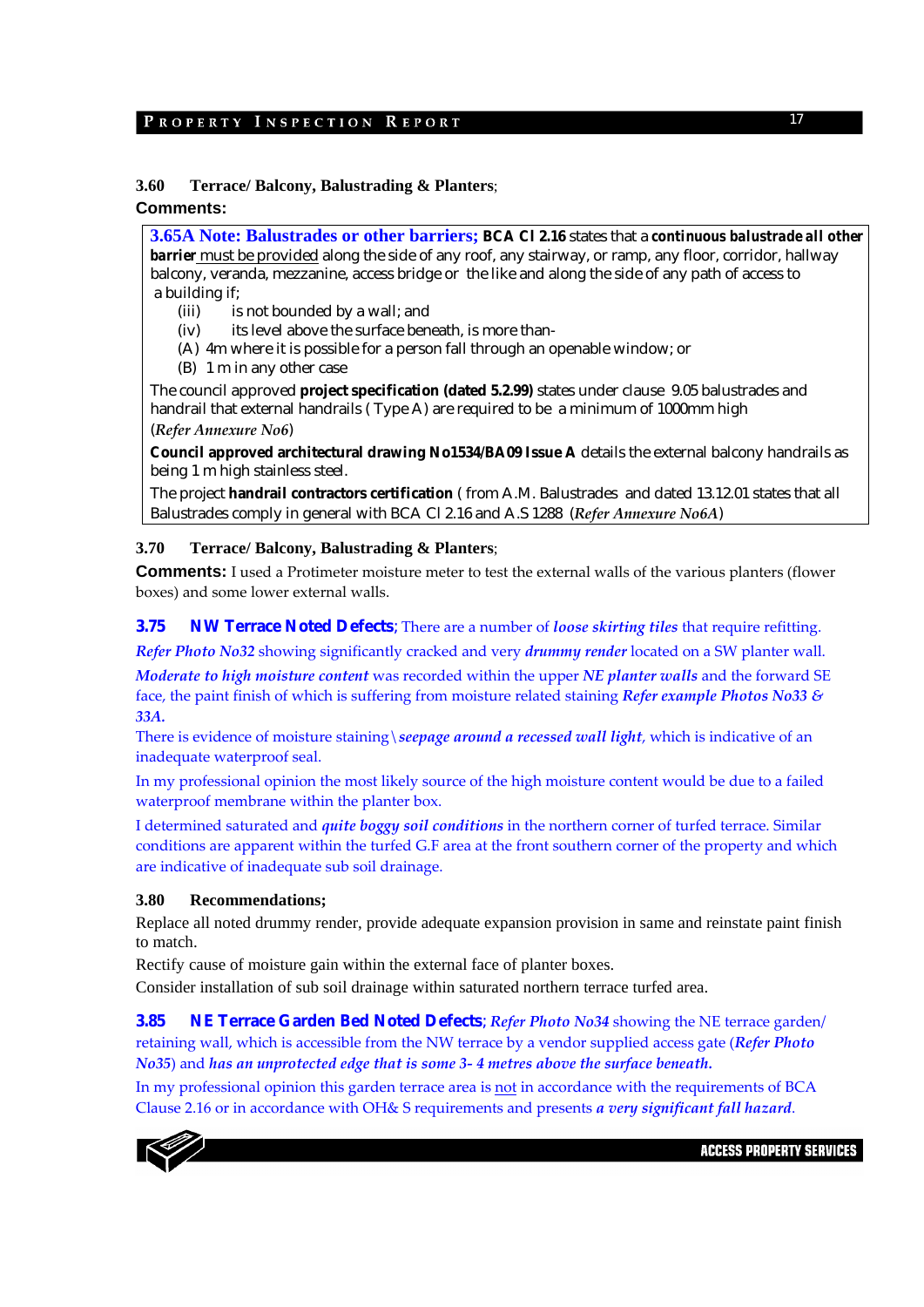### **3.86 Recommendations;**

Vendor to supply and install minimum 1m high balustrading for the full-length on north eastern terrace garden bed and in keeping with the style and type of the remaining building (i.e. stainless steel)and also compliant with BCA Cl D2.16 (g) (ii) so as not to facilitate climbing

**3.90 SE Terrace Balcony Noted Defects**; *Refer Photo No36* showing the *significant rusting* which is occurring to the metal external set edge at the *Bed2* window sill, together with external protective paint film discoloration.

Moisture meter testing of Unit 2 *lower external SE walls* revealed *moderate to high moisture* readings and moisture related efflorescence staining of the external paint film at external corner, between Bed2 and Bed3 *Refer example Photo No37*. This area of wall appears to have inadequate cavity weep hole provision *Refer Annexure A3a* ‐ Architectural Project Specification Cl 6.13.

Moisture meter testing of the lower external *planter walls* revealed *moderate to high moisture* readings and moisture related efflorescence staining of the external paint film of external planter walls opposite Bed3 and Bed 2.

*Refer Photo No38* of the *external door window frame of Bed 3* and I note that the highlight windows are fixed. As such this Bedroom does not incorporate any openable windows and in my professional opinion is unlikely to be compliant with the ventilation requirements of the BCA.

**3.92 SE Building Elevation Noted Defects**; *Refer example Photo A* (pg 28) showing significantly cracked and *delaminated render* on front building outside *Unit 5 Bed 3*, where moisture has begun to enter.

*Refer example Photo B* (pg 28) showing evidence of significant calcification (moisture seepage) and minor hairline cracking on the balcony edge beam of *Unit 7 Bed 2*.

In my professional opinion this cracked and delaminated render as shown in *Photo A* will eventually fully delaminate and dislodge and is a defect.

The efflorescence stained render shown in *example Photo B* is most likely associated with minor moisture penetration through the paint film resulting in calcification and is not considered a defect.

### **3.95 Recommendations;**

Remove and replace rusting external set edge of Bed2 window with a plastic alternative and reinstate all surface and paint finishes to match.

Further investigation (possibly destructive) required to determine the exact cause of high moisture gain within the lower external SE walls and which do not appear to incorporate adequate cavity weep holes. Possible causes might be defective window frame/sill or cavity wall flashings.

Rectify cause of moisture gain within noted planter walls.

Recommend that the owners engage a mechanical engineer to inspect and report on the seeming lack of adequate ventilation to Bed 3 noting that one possible solution might be to install hopper style windows to replace existing fixed highlight type.

Rectify all delaminated external render and make good paint finishes.

**3.96 Indicative Budget Estimate (for unit 2 noted repair recommendations) = \$61, 300 (excl GST)**  Excludes other consultants costs and sub soil drainage to northern terrace (*Refer Annexure No 1*)

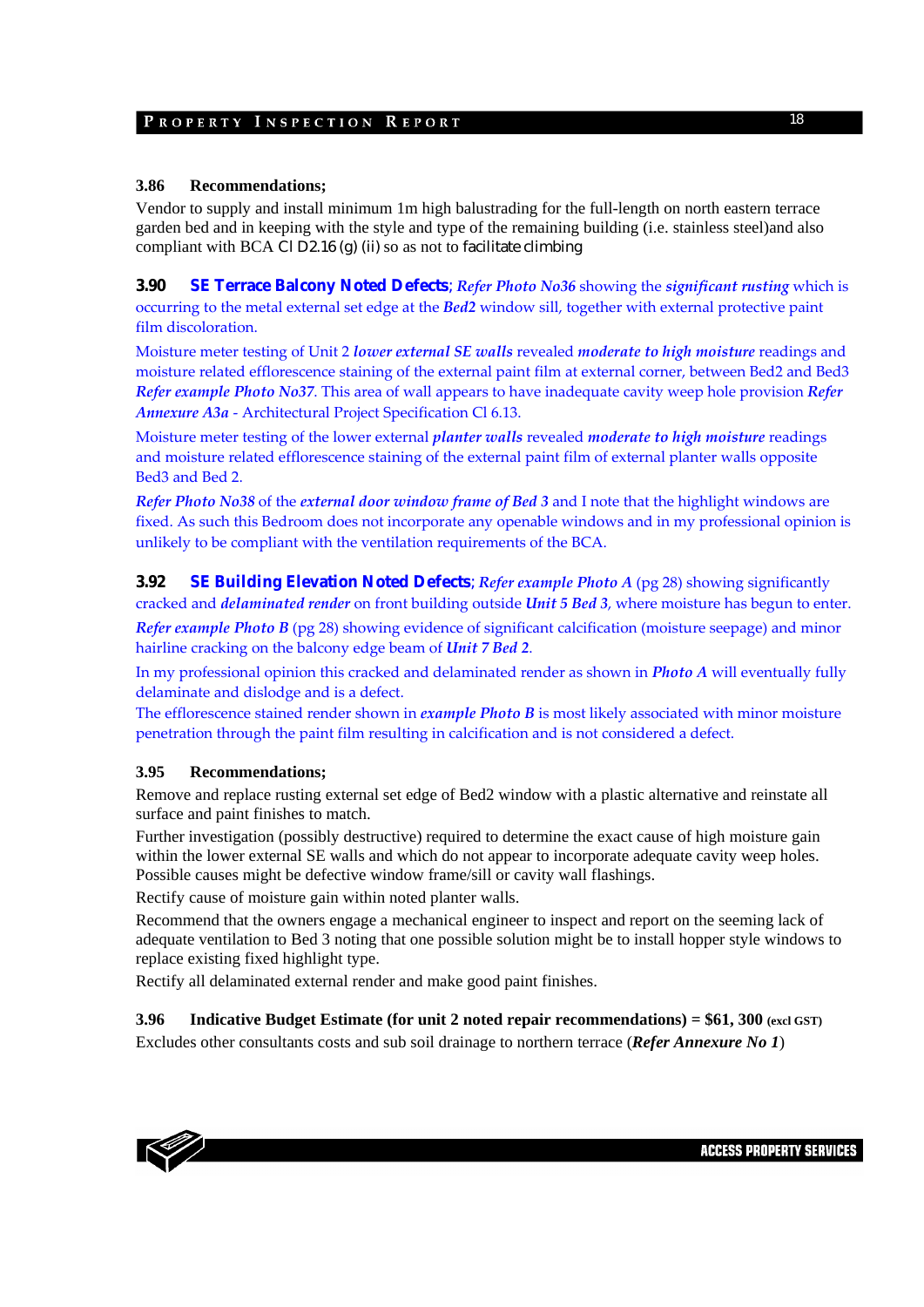# **4.0 Unit 3**

### **Unit 3 Observations**

### **4.1 Comments:**

Unit 3 is located on the first floor and incorporates two bathrooms, three bedrooms, various external planters (flower boxes) and three terraces. The owner advised me that the vendor's representative had previously undertaken remedial works to a number of external window doors (for leakages) and that some of these *works were still incomplete* (e.g. fitment of internal window trims).

#### **4.2 General Comments;**

Both bathroom shower recesses incorporate frameless glass shower screens having an approx 10mm micro sill under door. These shower recesses are deemed to be *unenclosed shower* area types, as defined by A. S. 3740 (1994). This same standard requires that an unenclosed shower area have minimum floor falls of **1.66 %** (or 1 in 60).

As part of my inspection I both water tested (by turning on shower rose and not blocking shower waste) and electronic level tested the floor falls within the shower recesses, by taking an average of four readings. I also used a Protimeter pin resistance type moisture meter to test the relative moisture content (M.C) of both the tile bed outside of the shower area and at bathroom entries. I also pulled back the carpet across entrance in an attempt to visually determine any evidence of moisture seepage.

#### **4.3A Note: Building Code of Australia (deemed to satisfy provisions)**

At the time of construction the **BCA referenced A.S. 3740 (1994) which required that an unenclosed shower area has minimum floor falls of 1.66 %** (or 1:60) for a distance of 1.5 m measured from the shower rose, back towards the shower waste. As such the requirements of A.S 3740 are mandatory.

**4.3B** '*Water stop*'; "a vertical extension of the waterproofing system forming a barrier to prevent the passage of moisture in the floor"(A.S. 3740 1994)

#### **4.5 Main Bathroom**;

**Comments:** the owner advised me that this bathroom shower recess is rarely used and that a small leak was apparent at the base of W.C., which I witnessed.

**4.6 Noted Defects**; *Water testing*; Some 10 minutes after water testing a significant quantity of water remained pooled on the floor particularly on the near flat section*.*

*Shower recess floor falls*; average shower recess falls were *0.48%,* which is significantly less than the minimum as required by A.S. 3740 (1994), with an almost flat floor on one side.

*Damp*; There was visual evidence of moisture related staining to the tile grout outside of the shower area and moisture meter testing of the tile bed (outside of the shower area) and at the bathroom entry recorded high moisture readings*.*

In my professional opinion whilst the noted minor W.C. leak maybe contributing to the moisture gain within the floor, I consider that the majority of moisture gain (outside of the shower area) would be due to moisture migration out side of the shower area would be due to lack of adequate falls and lack of and/or a defective 'water stop'.

There was no evidence of a 'water stop' projecting the above the tile line as is required by A.S. 3740 (2004).

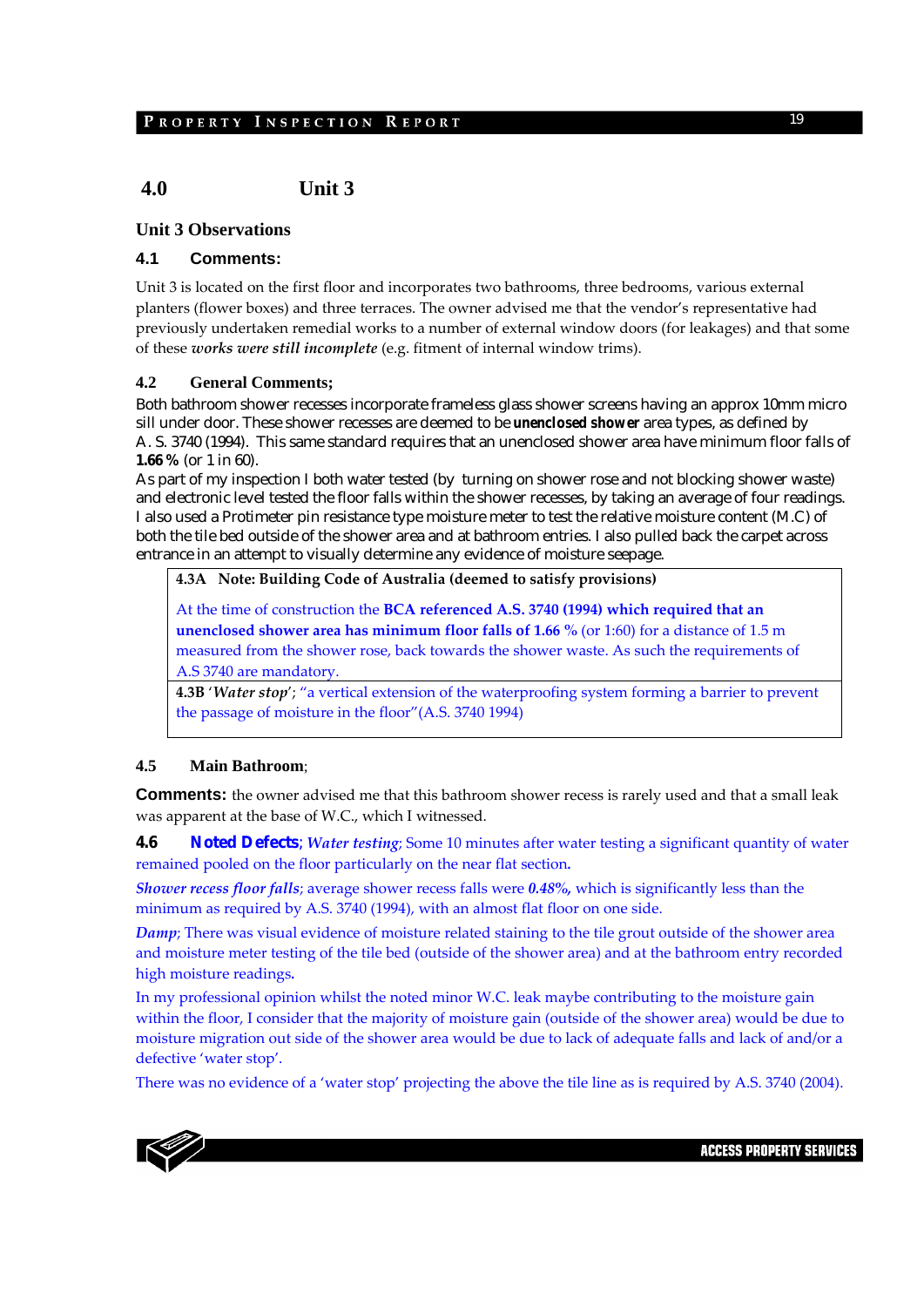#### **4.65 Recommendations;**

Rectify minor W.C. cistern leak. Rectify inadequate falls to prevent ponding and install 'water stop' that projects above the floor tile surface.

### **4.70 Ensuite Bathroom**;

**Noted Defects**; *Water testing*; at the time of my inspection *water was still pooling* on the shower recess around floor waste, some hours after use by the resident.

*Shower recess floor falls*; average shower recess falls were *1.00%,* which is significantly less than the minimum as required by A.S. 3740 (1994), however there was a distinct low spot in an around the floor waste.

*Damp*; moisture meter testing of the tile bed at the bathroom entry recorded minor-moderate moisture readings.

In my professional opinion the unacceptable ponding of water on the shower recess floor is due to inadequate floor falls within the shower area.

There was no evidence of a water stop projecting the above the tile line as is required by A.S. 3740 (2004).

#### **4.75 Recommendations;**

Rectify inadequate falls (to prevent unacceptable pooling) and install 'water stop' that projects above the floor tile surface.

#### **4.80 Terrace/ Balcony, Balustrading**;

**Comments:** I measured the various balcony balustrade heights and a Protimeter moisture meter to test the external walls of the various planters (flower boxes) and some lower external walls.

**SW balcony;** I measured the height of the balcony balustrading above tiling on all elevations and recorded the following heights;

On *NW side 950 ‐990mm*.

Remaining handrails are >1m high.

In my professional opinion the noted <1m high section of balustrade is not compliant with the minimum requirements of the BCA and is therefore defective.

Significant evidence of prior *moisture related rust staining on the painted external SW face of Unit 5 balcony\planter over edge over* (above unit3 B1 SW window).

In my professional opinion the noted damp related staining is possibly due to hairline cracking of the planter box render together with falling damp however, it might be associated with a defective planter waterproof membrane. Further moisture meter testing of the external wall face to be undertaken to ascertain whether there is a high moisture gain within the planter substrate.

**SE balcony (Bed 3);** I measured the height of the balcony balustrading above tiling on all elevations and recorded the following heights;

On *SE side 950 ‐995mm*.

Remaining handrails are >1m high.

In my professional opinion the noted <1m high section of balustrade is **not compliant with BCA Cl D2.16 (f) ii (A) and is defective**.

Evidence of minor differential movement cracking within the balcony tiling (at internal corner), which has resulted in *significant delamination* (drumminess) of a number of balcony *skirting tiles* which are near loose.

In my professional opinion these tiles are defective.

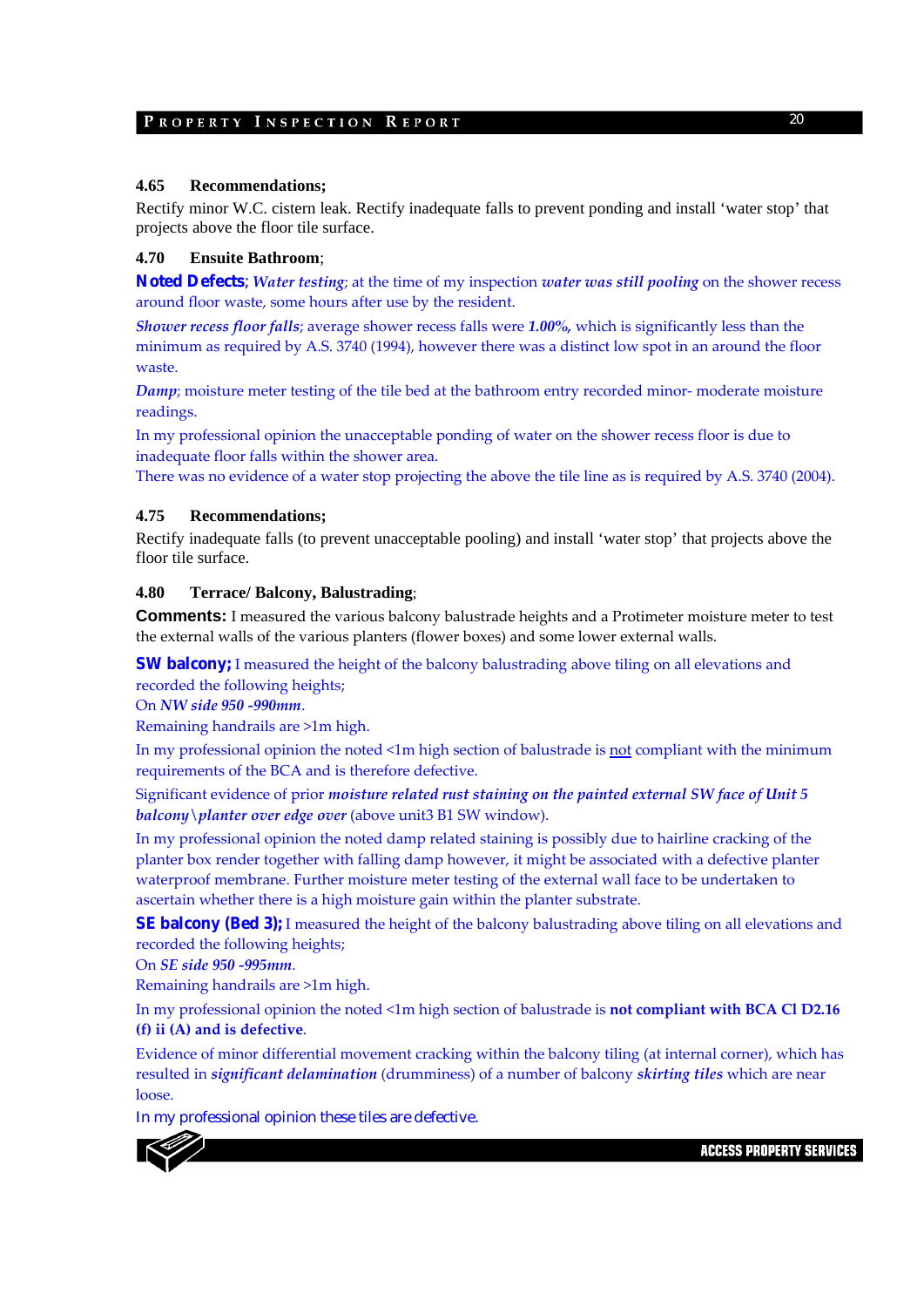**NW balcony;** evidence of prior *moisture related staining and efflorescence build up on the external NW face of Unit 5 balcony edge over.*

#### **4.90 Recommendations;**

Vendor to remove and reinstate all noted below high balustrade handrails and associated structures to achieve a minimum 1000mm height above balcony tiling.

Recommend further testing of noted damp affected external wall faces to determine cause of moisture entry and staining.

Reinstate all noted loose skirting tiles to SE balcony.

#### **4.95 Indicative Budget Estimate (for unit 3 noted repair recommendations) = \$16,000 (excl GST)** Excludes other consultants costs (*Refer Annexure No 1*)

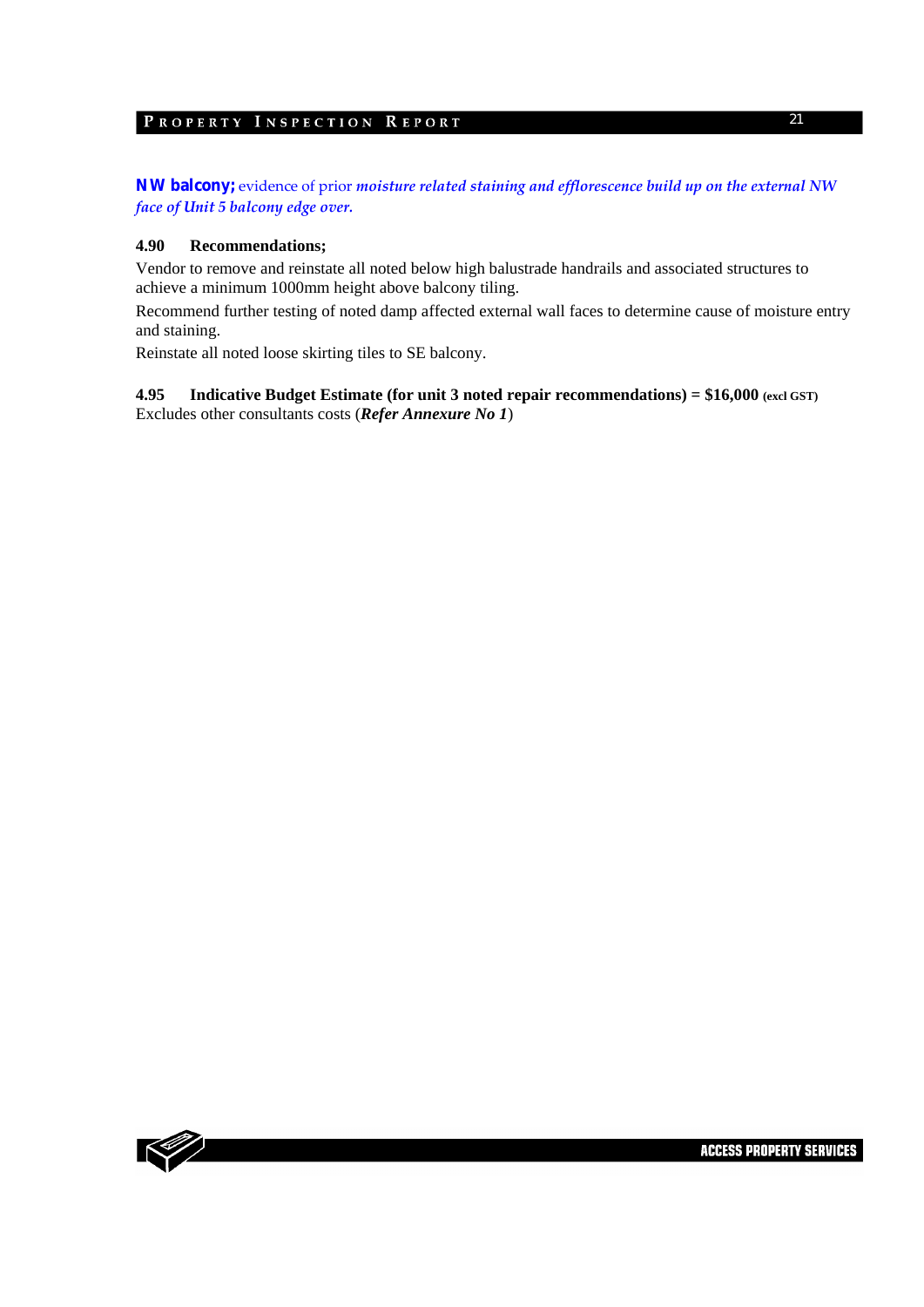# **5.0 Unit 5**

### **Unit 5 Observations**

### **5.1 Comments:**

Unit 5 is located on second floor and incorporates two bathrooms, three bedrooms, various external planters (flower boxes) and terraces.

The owner advised me that the vendors representative had previously undertaken remedial works to a number of external window/ doors (for leakages and damp) most particularly around external doors facing onto the N.W. & SW balconies, (i.e. Lounge B1, & B2) by way of work to the external wall cavities and waterproofing at sill level, including installation of new tiled sill thresholds on the internal face. The owner further advised that the builder had not undertaken any remedial works to Bed3 external door leading onto it's balcony and that much of the builders work remained incomplete (for example internal window trims and skirtings have not been re fixed.

My inspection confirmed that there are *incomplete* builder's works.

### **5.2 General Comments;**

Both bathroom shower recesses incorporate frameless glass shower screens having an approx 10mm micro sill under door. These shower recesses are deemed to be *unenclosed shower* area types, as defined by A. S. 3740 (1994). This same standard requires that an unenclosed shower area have minimum floor falls of **1.66 %** (or 1 in 60).

As part of my inspection I both water tested (by turning on shower rose and not blocking shower waste) and electronic level tested the floor falls within the shower recesses, by taking an average of four readings. I also used a Protimeter pin resistance type moisture meter to test the relative moisture content (M.C) of both the tile bed outside of the shower area and at bathroom entries. I also pulled back the carpet across entrance in an attempt to visually determine any evidence of moisture seepage.

**5.2A Note: Building Code of Australia (deemed to satisfy provisions)**

At the time of construction the **BCA referenced A.S. 3740 (1994) which required that an unenclosed shower area has minimum floor falls of 1.66 %** (or 1:60) for a distance of 1.5 m measured from the shower rose, back towards the shower waste. As such the requirements of A.S 3740 are mandatory.

**5.2B** '*Water stop*'; "a vertical extension of the waterproofing system forming a barrier to prevent the passage of moisture in the floor"(A.S. 3740 1994)

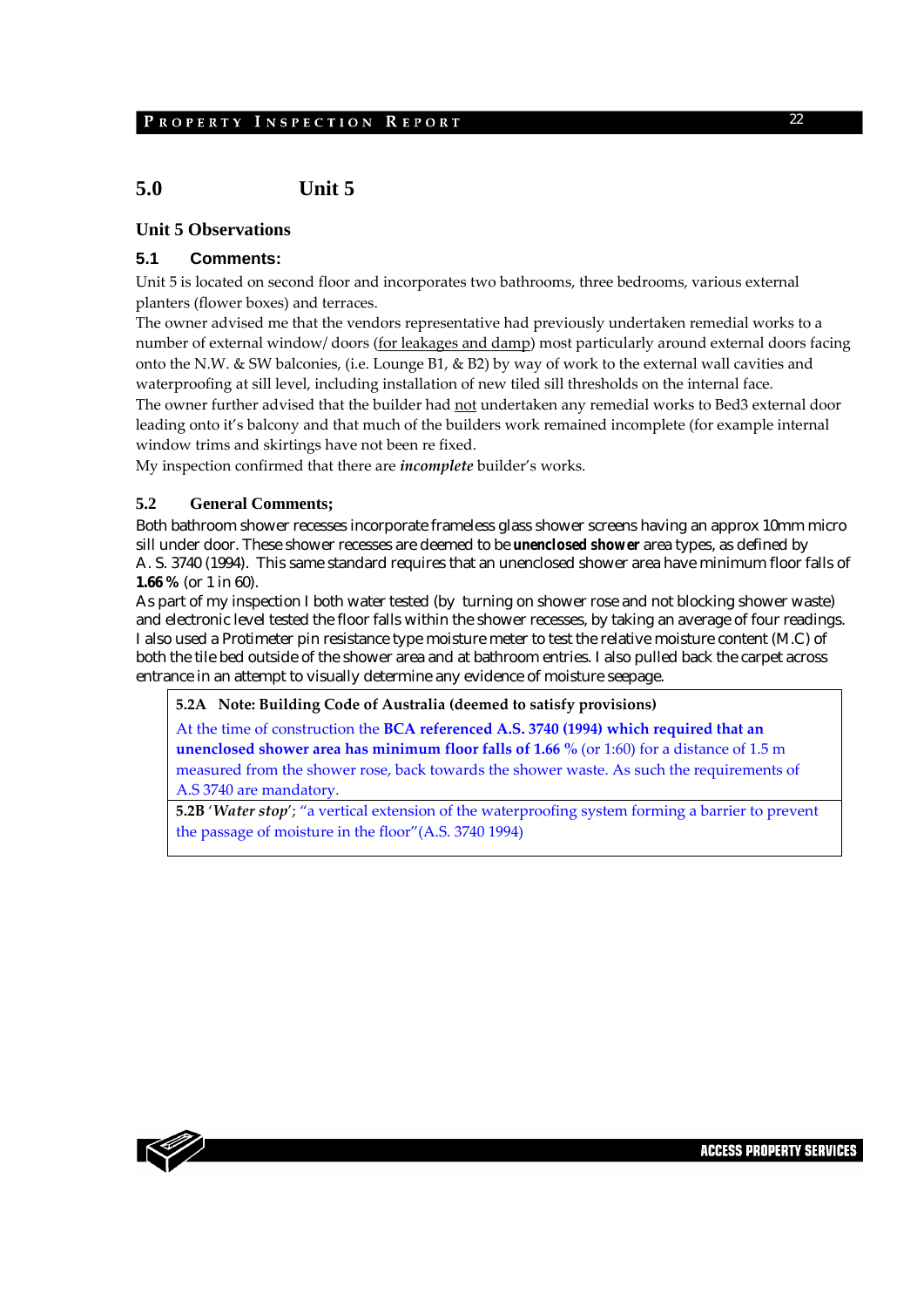### **5.3 Main Bathroom**;

**Noted Defects**; *Water testing*; Some 10 minutes after my water testing significant quantity of water remained pooled on the floor particularly at the NE near flat side*.*

*Shower recess floor falls*; average shower recess falls were *0.83%,* which is significantly less than the minimum as required by A.S. 3740 (1994), and noting that the floor is new flat at the NE corner.

*Damp*; There was visual evidence of moisture related staining to the tile grout outside of the shower area *(Refer example Photo No39)* and moisture meter testing of the tile bed (outside of the shower area) including near W.C recorded high moisture readings*.*

In my professional opinion the unacceptably high moisture content within the tile bed (outside of the shower area) would be due to moisture migration out side of the shower area due to either both inadequate floor falls and/or a defective 'water stop'.

There was no evidence of a 'water stop' projecting the above the tile line as is required by A.S. 3740 (2004).

The owner advised me that the internally located hot water service *overflow collection tray* (*Refer Photo No40*) has, on occasion, overflowed due to a blockage of the approx 10mm diameter drainage outlet at base of same. When I tested the condensate overflow pipe, water built up in the bottom of the tray and remained pooled (i.e. partially blocked). In addition it would appear that the A/C condensate overflow pipe also discharges into this tray (*Refer Photo No41*).

I'm not a mechanical engineer however, in my professional opinion I consider that a dedicated waste tundish drain should be provided for the A/C condensate overflow.

There was evidence of prior moisture related staining to the central section of ceiling and moisture meter testing of same recorded normal dry readings. There was no current evidence of leaks noted within the ceiling void over, when inspected – no defect.

### **5.4 Recommendations;**

Rectify inadequate floor falls and install 'water stop' that projects above the floor tile surface. Attempt to clear blocked hot water service overflow tray and recommend owners engage a mechanical engineer to determine whether a dedicated waste tundish drain should be provided for the A/C condensate overflow pipe.

### **5.5 Ensuite Bathroom**;

**Noted Defects**; *Water testing*; Some 10 minutes after my water testing significant quantity of water remained pooled on the floor*.*

*Shower recess floor falls*; average shower recess falls were *0.60%,* which is significantly less than the minimum as required by A.S. 3740 (1994).

*Damp*; There was visual evidence of moisture related staining to the tile grout outside of the shower area and moisture meter testing of the tile bed (outside of the shower area) including near vanity recorded high moisture readings *‐ Refer Photo No39..*

In my professional opinion the unacceptably high moisture content within the tile bed (outside of the shower area) would be due to moisture migration out side of the shower area due to either both inadequate floor falls and the lack of and/or a defective 'water stop'.

There was no evidence of a water stop projecting the above the tile line as is required by A.S. 3740 (2004).

### **5.6 Recommendations;**

Rectify inadequate floor falls and install 'water stop' that projects above the floor tile surface.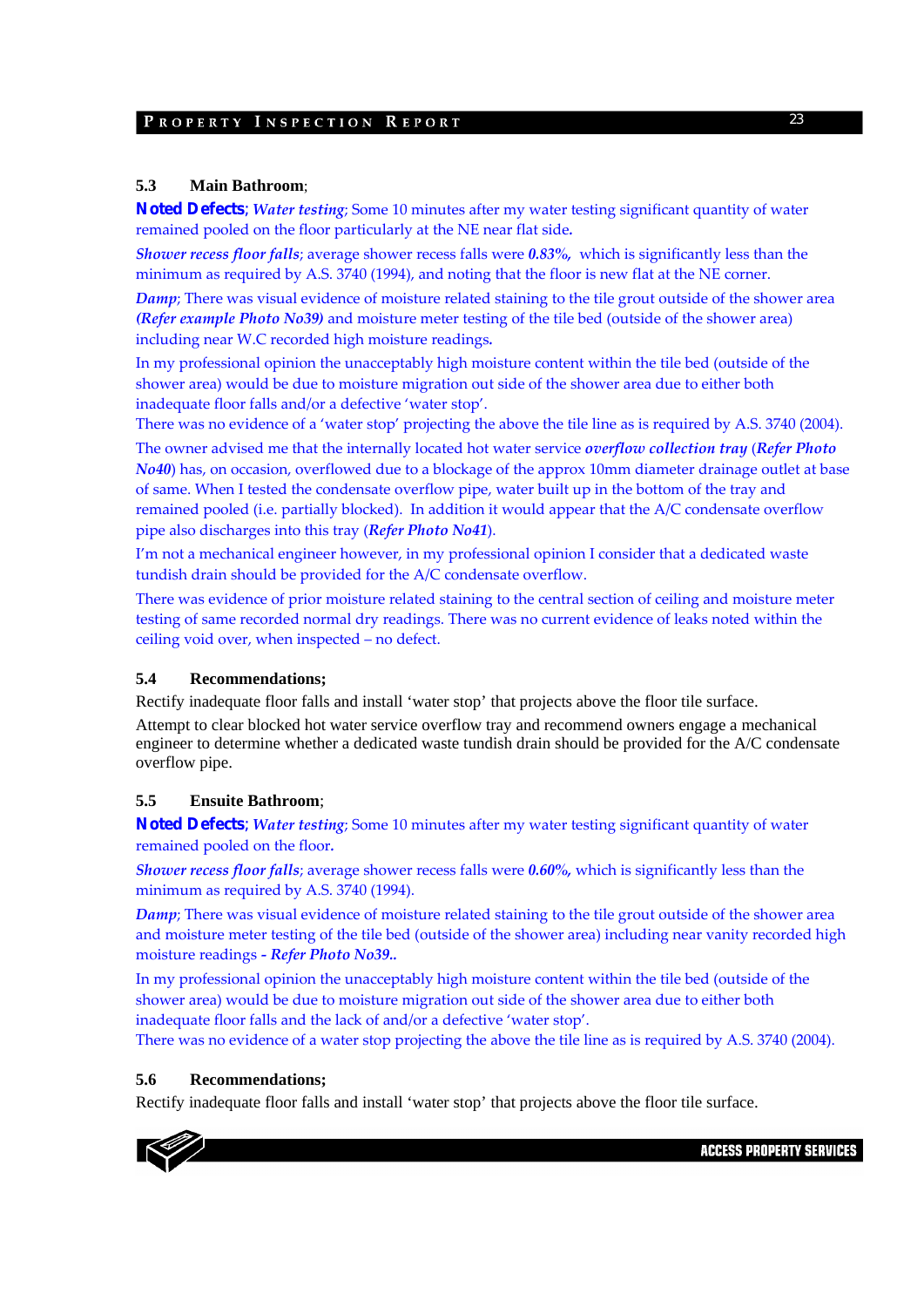### **5.7 Terrace/ Balcony, Balustrading & Planters**;

**Comments:** I used a Protimeter moisture meter to test the external walls of the various planter boxes.

**5.7A A Balustrades or other barriers; BCA Cl D2.16 (g) (ii)** balustrade all other barrier **(B)** for floors more than 4m above the surface beneath, in the horizontal or near horizontal elements between 150 mm and 760 mm above the floor must not facilitate climbing

The project **handrail contractors certification** ( from A.M. Balustrades and dated 13.12.01 states that all Balustrades comply in general with BCA Cl 2.16 and A.S 1288 (*Refer Annexure No6 & 6A*)

**5.75 NW Terrace Noted Defects**; *Refer prior noted defect comments relating visual evidence of moisture related efflorescence staining to the external face of this units planter box and balcony, under Unit 1 section of this report*.

The stainless steel *balustrading* incorporates *horizontal rails with some 110mm gaps between* each from bottom to underside of balustrade handrail (*Refer example Photo No 42 below*). The SW end balustrade (>4m above the surface beneath) incorporates a glass cover panel in front of these rails, which prevents climbing however, in my professional opinion the *western corner* section of this balustrade is contrary to the requirements of *BCA Clause 2.16 (g) (ii) (B)* as the existence of the horizontal rails *facilitates easy climbing to a potential fall of more than 4m to surface beneath*.

In my professional opinion the western corner of the balustrade (as constructed) facilitates easy climbing to a potential fall >4m and is therefore not compliant with the BCA. I also consider the remaining section of this balustrade (situated <4m above the surface beneath), whilst compliant with BCA, to be potentially hazardous.

There was visual evidence of moisture related falling damp over the head of *Bed1 external balcony door*, which is located beneath a planter box of unit above.

### **5.76 Recommendations;**

Recommend that a copy of this report be provided to the project PCA (Woollahra Council) and that they be requested to formally request (by issuing a letter of intent) the vendor rectify all non-compliant handrails and associated structures to achieve a minimum compliance with the BCA requirement to prevent balustrade climbing, which will likely involve installation of safety cover glass panels.





**Example Photo No 42** Example Photo No 43

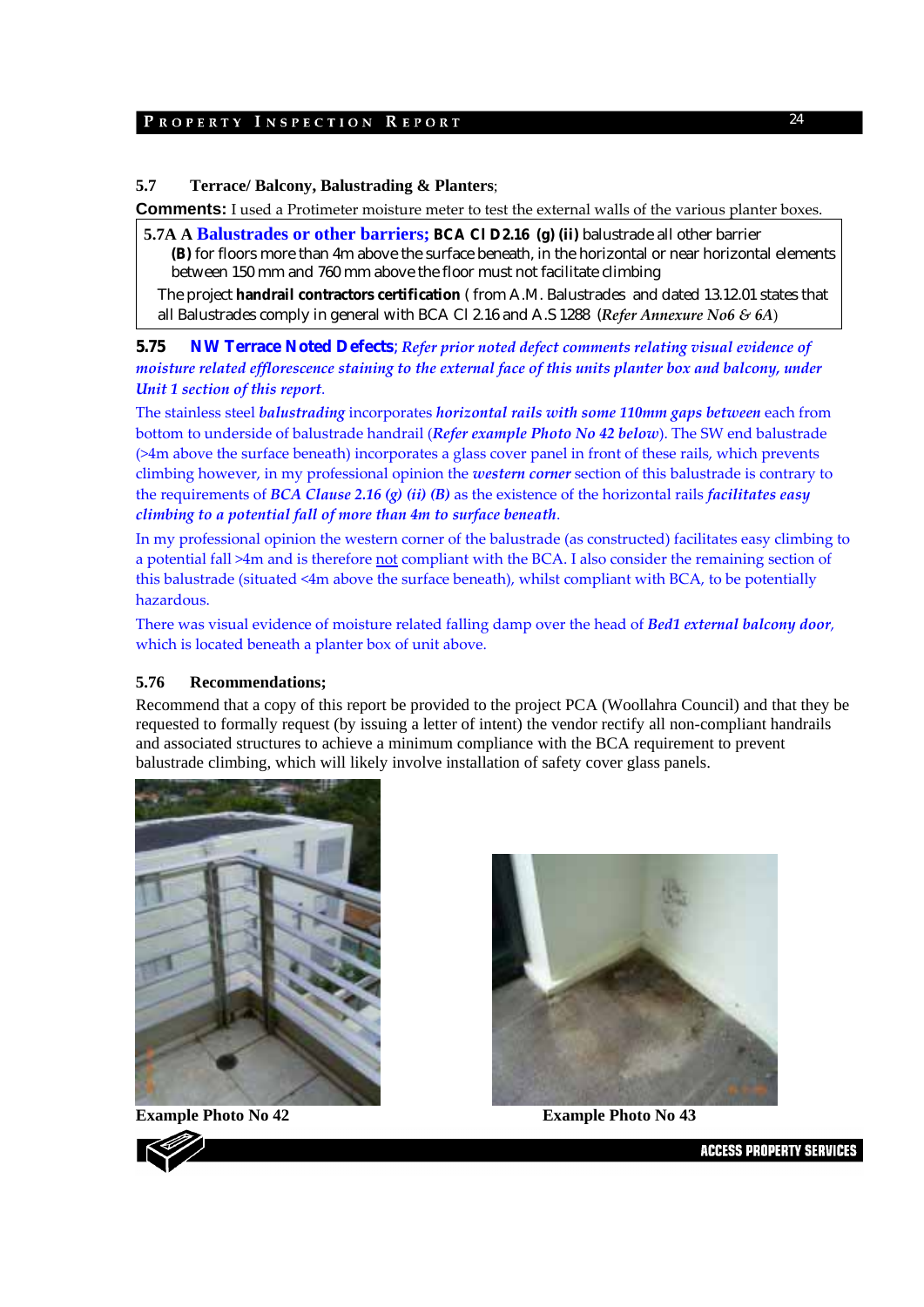### **5.80 Internal Walls/ Windows**;

**Comments:** Unit 5 owner advised me that some minor leakages occur in and around Bed 1 & Bed 3 windows during periods of prolonged wind driven rain. I observed some evidence of minor prior moisture penetration / damage only around both B1 SW & B3 SE window sill areas.

**5.81A** BCA Clause *P 2.2.2 Weatherproofing states "a roof and external wall (including openings around the windows and doors) must prevent the penetration of water that could cause ‐‐ (a) unhealthy or dangerous conditions or loss of amenity for occupants; and (b) undue dampness or deterioration of building elements*

**5.81B N.B\*** The external aluminium sliding doors and windows in this building would need to comply with 'AS 2047.1 (1999)' Windows In Building Part 1 Specification for materials and performance (Residential Buildings Other than Housing) and the frames should be clearly labelled with the following information;

(1) the manufacturers name,

(2) the window rating

(3) water penetration resistance

None of this information has been marked on the external doors or windows and the BCA states that in such an event the installation contractor MUST supply written certification that these elements comply with the minimum requirements of the standard.

**5.85 Noted Defects**; *moisture meter testing* revealed moderate to high moisture content together with considerable efflorescence staining to the following lower internal walls;

*Lounge Rm*; both internal lower wall reveals either side of external doors leading to NW balcony.

*Bed 3*; *Extensive moisture related staining noted to the carpet* and lower wall at the western corner together with *very high moisture content in the lower walls* adjacent to external door (*Refer example Photo No 43*).

Evidence of prior moisture related minor damage to the lower set plaster of SW window sill reveal.

*Bed 1*; *minor moisture related staining damage to internal sill* 

I consider that *B1 , B 3 & Lounge Rm window openings are leaking* and that this may be associated with defective window frames (inadequate sill drainage), defective external cavity weep holes and/ or head/ sill or lower wall flashings.

Such moisture entry is in contravention of the BCA CL P2.2.2.

### **5.90 Recommendations;**

I recommend that water testing be undertaken of all noted external windows to determine if the leaks are continuing. Destructive investigation work may also be required to the concealed lower cavity walls, some of which have inadequate and/ or defective (for position) external cavity weep holes.

Upon determination of Bed3 SW external door moisture entry cause reinstate internal salt effected wall plaster and replace carpet.

**5.95 Indicative Budget Estimate (for unit 5 noted repair recommendations) = \$16,600 (excl GST)** Excludes repairs to external walls & flashings of windows (*Refer Annexure No 1*)

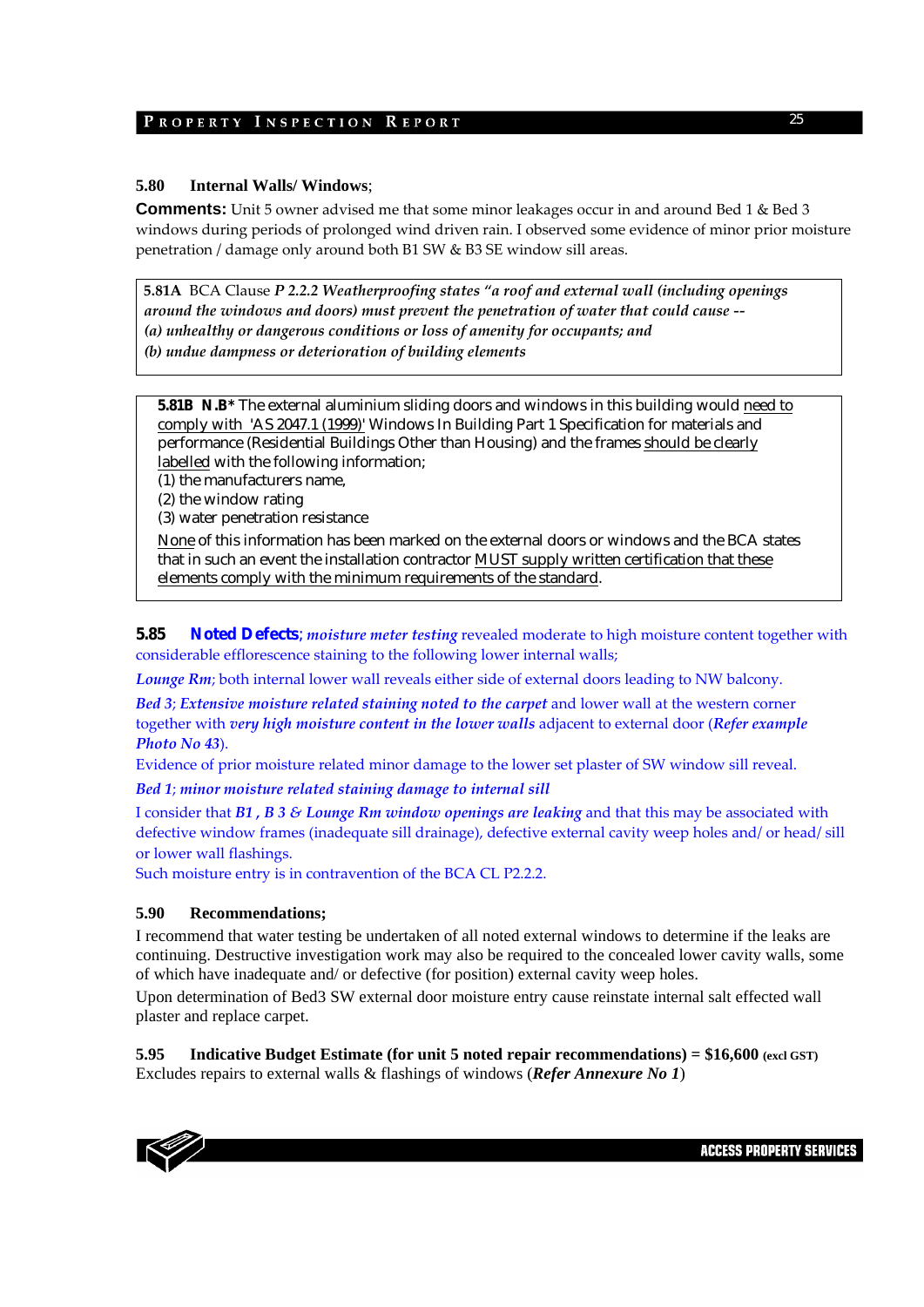# **6.0 Unit 6**

### **Unit 6 Observations**

### **6.1 Comments:**

Unit 6 is located on the second floor and incorporates two bathrooms, three bedrooms, various external planters (flower boxes) and rear terrace. The owner advised me that the vendor's representative had previously undertaken remedial works to a number of external window doors (for leakages and damp) most particularly around external doors facing onto N.W. balcony and which I was advised involved works associated with defective sill and/or cavity wall flashings.

I moisture meter tested the lower internal walls around these doors and recorded normal dry readings.

### **6.2 General Comments;**

Both bathroom shower recesses incorporate frameless glass shower screens having an approx 10mm micro sill under door. These shower recesses are deemed to be *unenclosed shower* area types, as defined by A. S. 3740 (1994). This same standard requires that an unenclosed shower area have minimum floor falls of **1.66 %** (or 1 in 60).

As part of my inspection I both water tested (by turning on shower rose and not blocking shower waste) and electronic level tested the floor falls within the shower recesses, by taking an average of four readings. I also used a Protimeter pin resistance type moisture meter to test the relative moisture content (M.C) of both the tile bed outside of the shower area and at bathroom entries. I also pulled back the carpet across entrance in an attempt to visually determine any evidence of moisture seepage.

**6.25A Note: Building Code of Australia (deemed to satisfy provisions)**

At the time of construction the **BCA referenced A.S. 3740 (1994) which required that an unenclosed shower area has minimum floor falls of 1.66 %** (or 1:60) for a distance of 1.5 m measured from the shower rose, back towards the shower waste. As such the requirements of A.S 3740 are mandatory.

**6.25B**  '*Water stop*'; "a vertical extension of the waterproofing system forming a barrier to prevent the passage of moisture in the floor"(A.S. 3740 1994)

### **6.5 Main Bathroom**;

#### **Comments:**

The owner advised me that due to prior noted (in pre purchase property inspection report) lack of adequate floor falls, within the main bathroom shower recess, the vendors representative had undertaken some remedial works to same, which included the installation of a raised approximately 25mm high marble sill under the shower screen door. The owner advises me that this bathroom is rarely used.

**Noted Defects**; *Water testing*; Some 10 minutes after my water testing significant quantity of water remained pooled on the floor near flat floor corner*.*

*Shower recess floor falls*; average shower recess falls were *0.40%*, which is significantly less than the minimum as required by A.S. 3740 (1994) and in one corner the falls are almost flat.

*Damp*; There was visual evidence of moisture related staining to the tile grout outside of the shower area and moisture meter testing of the tile bed (outside of the shower area) extending for an a distance of some 1m from shower screen*.*

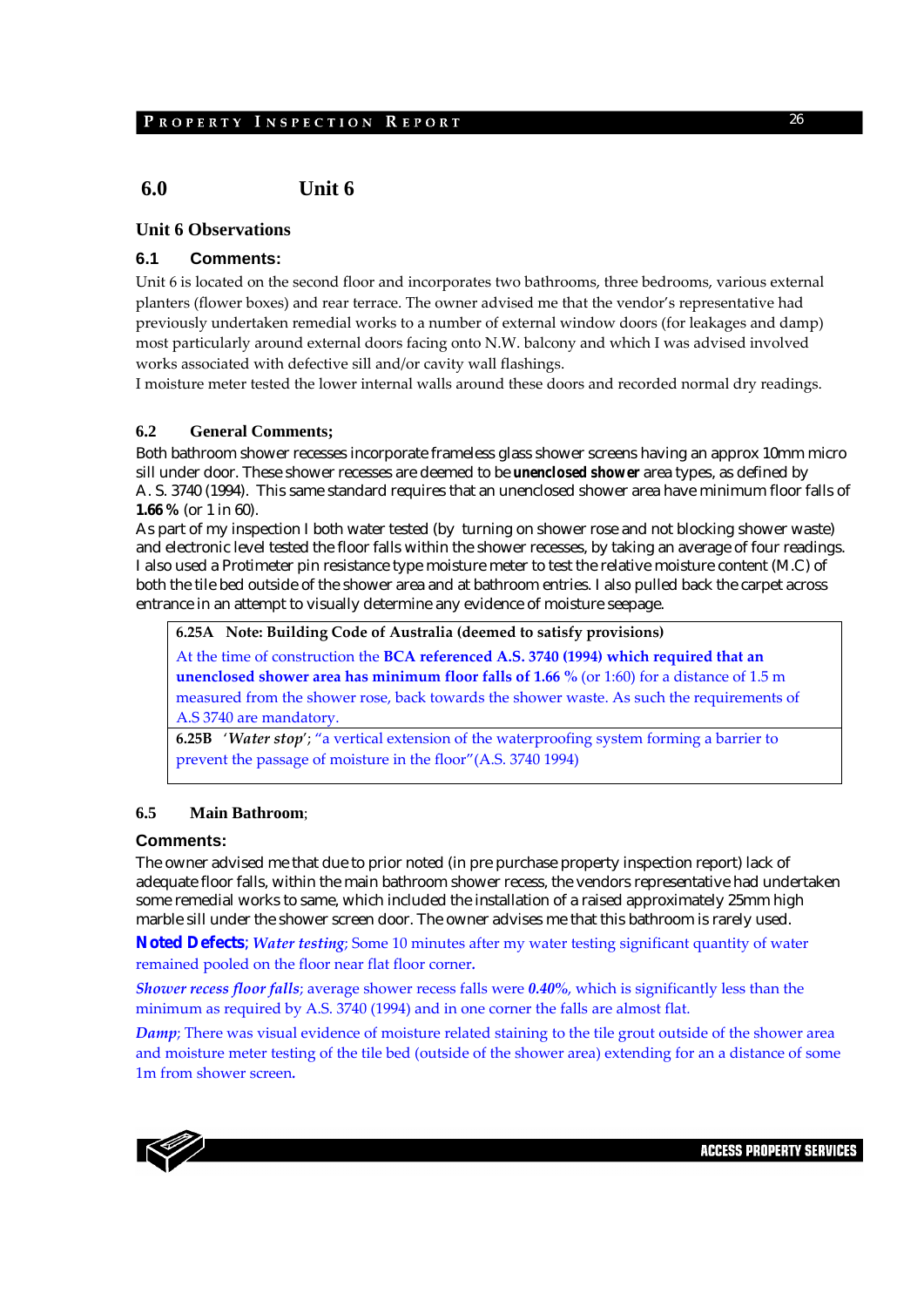In my professional opinion the unacceptably high moisture content within the tile bed (outside of the shower area) would be due to moisture migration out side of the shower area due to either the lack of and/or a defective 'water stop'.

There was no evidence of a water stop projecting the above the tile line as is required by A.S. 3740 (2004).

### **7.0 Recommendations;**

Rectify inadequate floor falls (to prevent unacceptable pooling) and install 'water stop' that projects above the floor tile surface.

### **7.5 Ensuite Bathroom**;

**Noted Defects**; *Water testing*; significant *water remained pooled* on the shower recess floor around the floor waste some 15minutes after testing.

*Shower recess floor falls*; average shower recess falls were *1.15%* and which is less than the minimum as required by A.S. 3740 (1994).

*Damp*; there was visual evidence of moisture related staining to the tile grout outside of the shower area and moisture meter testing of the tile bed (outside of the shower area) and at the bathroom entry, recorded high moisture readings*.* Additionally the internal door *architraves* have a moisture content of 20%, which is excessive and there was evidence of moisture related surface rusting of the lower steel door jamb and nail fixings of carpet smooth edge across entry.

In my professional opinion the unacceptably high moisture content within the tile bed (outside of the shower area) and the apparent seepage that is occurring at bathroom entry would be due to moisture migration out side of the shower area due to either the lack of and/or a defective 'water stop'. There was no evidence of a water stop projecting the above the tile iron as is required by A.S. 3740 (2004).

### **8.0 Recommendations;**

Rectify inadequate floor falls (to prevent unacceptable pooling) directly around the floor waste by installing diagonally cut tiles and install 'water stop' that projects above the floor tile surface. Make good or moisture damaged finishes such as lower door architraves and rusted metal door jamb.

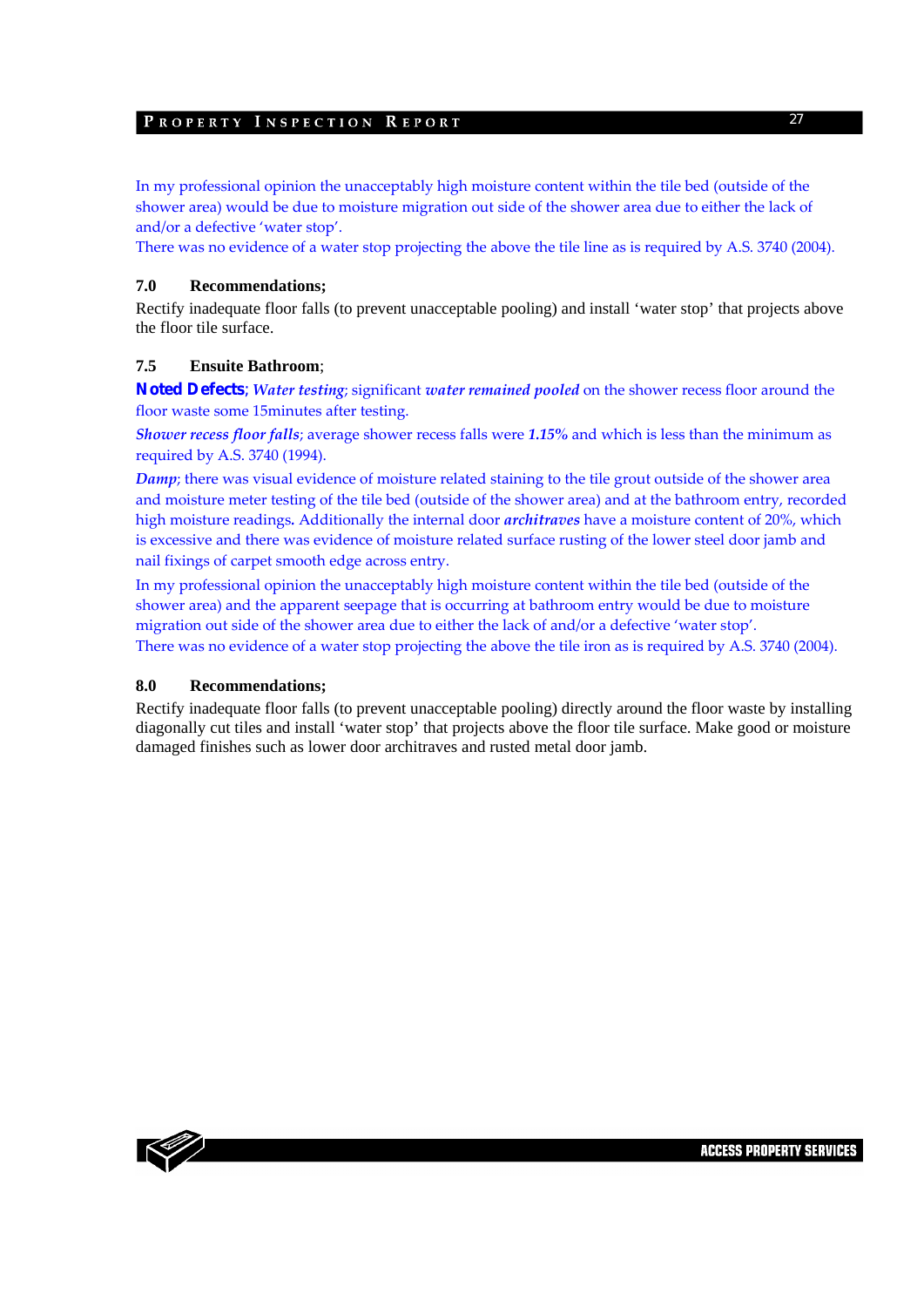### **8.5 Terrace/ Balcony, Balustrading & Planters**;

**Comments:** I used a Protimeter moisture meter to test the external walls of the various planter boxes.

**8.55 NW Terrace Noted Defects**; Refer prior noted defect comments relating visual evidence of minor hairline cracking and moisture related efflorescence staining to the external face of this units planter box and balcony, under Unit 1 section of this report and *Photo No43A*. This is not considered a defect. Refer also to prior defect comments relating to the cracked and significantly drummy external wall render on the NW external wall above and below subject unit *Lounge room* window and *Photo No44*.

*Bedroom 2;* incorporates a fully openable casement window, which opens onto an external planter box, which incorporates a balustrade much less than 1 m high and is located > 4m above the surface beneath. The window has a sill height of 610mm (step up zone) above the internal finished floor level and a further 480mm high fixed window low light.

### **8.60 Recommendations;**

Rectify cause of moisture entry and moisture related damage to external balcony\planter walls Remove and reinstate noted drummy external wall render together with all paint finishes. Bedroom 2 window is not considered a defect however, notwithstanding same I recommend that the window operation have a limiter installed to prevent sash being opened more than 150mm.

**8.65 Indicative Budget Estimate (for unit 6 noted repair recommendations) = \$27,300 (excl GST)** Excludes other consultants costs (*Refer Annexure No 1*)

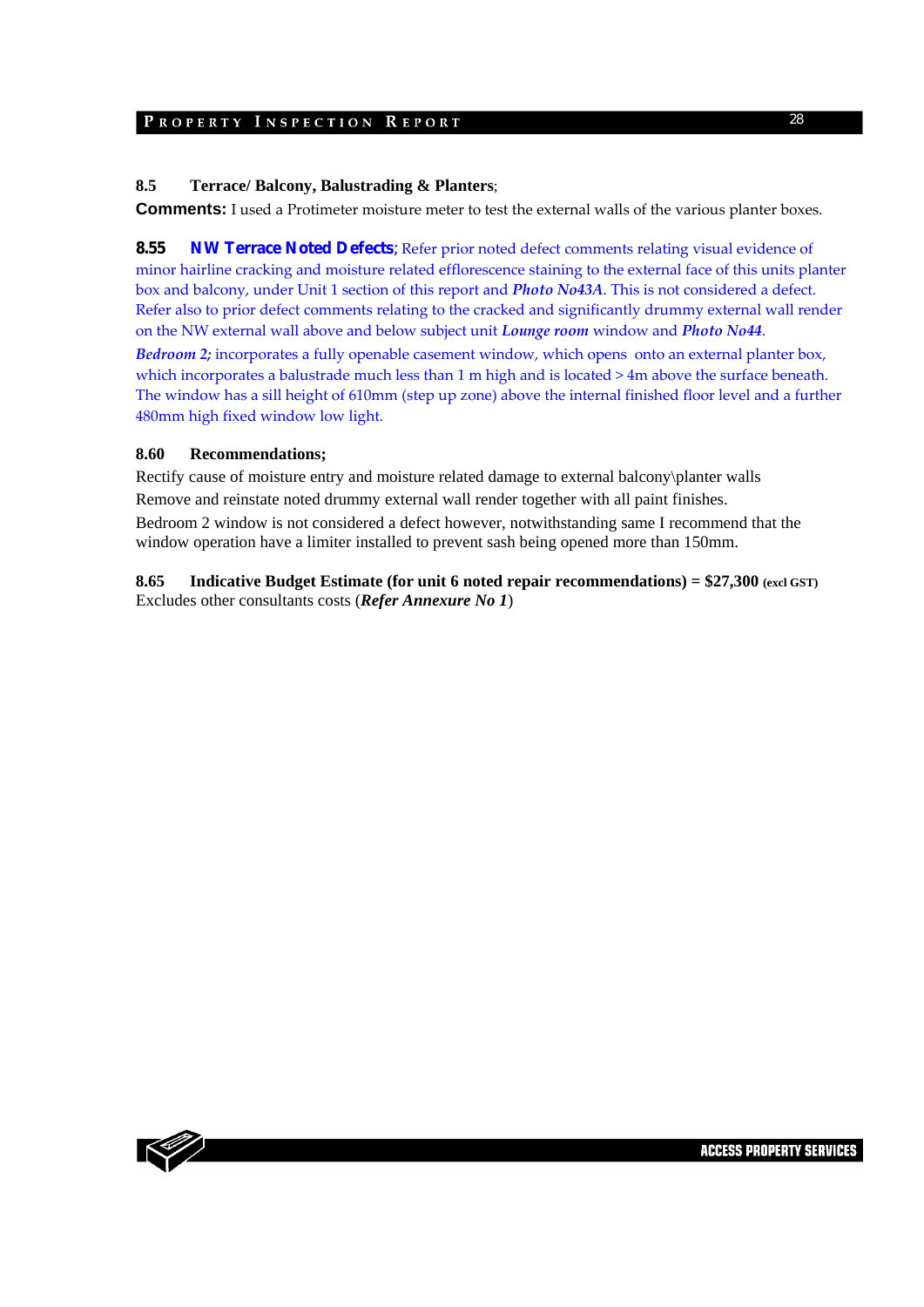# **7.0 Unit 7**

### **Unit 7 Observations**

### **7.1 Comments:**

Unit 7 is located on the upper most floor and incorporates two bathrooms, three bedrooms, external planters (flower boxes) and various terraces.

#### **7.2 General Comments;**

Both bathroom shower recesses incorporate frameless glass shower screens having an approx 10mm micro sill under door. These shower recesses are deemed to be *unenclosed shower* area types, as defined by A. S. 3740 (1994). This same standard requires that an unenclosed shower area have minimum floor falls of **1.66 %** (or 1 in 60).

As part of my inspection I both water tested (by turning on shower rose and not blocking shower waste) and electronic level tested the floor falls within the shower recesses, by taking an average of four readings. I also used a Protimeter pin resistance type moisture meter to test the relative moisture content (M.C) of both the tile bed outside of the shower area and at bathroom entries. I also pulled back the carpet across entrance in an attempt to visually determine any evidence of moisture seepage.

### **7.3A Note: Building Code of Australia (deemed to satisfy provisions)**

At the time of construction the **BCA referenced A.S. 3740 (1994) which required that an unenclosed shower area has minimum floor falls of 1.66 %** (or 1:60) for a distance of 1.5 m measured from the shower rose, back towards the shower waste. As such the requirements of A.S 3740 are mandatory.

**7.3B** '*Water stop*'; "a vertical extension of the waterproofing system forming a barrier to prevent the passage of moisture in the floor"(A.S. 3740 1994)

### **7.4 Main Bathroom**;

**Noted Defects**; *Water testing*;. Some 10 minutes after my water testing a significant quantity of water remained pooled on the floor particularly in the NW corner*.*

*Shower recess floor falls*; average shower recess falls were *0.73%,* which is significantly less than the minimum as required by A.S. 3740 (1994)

*Damp*; There was visual evidence of moisture related staining to the tile grout outside of the shower area and moisture meter testing of the tile bed (outside of the shower area) and at the bathroom entry recorded high moisture readings including within the lower door architraves (17% M.C)*. Refer example Photo No45*. Some moisture had seeped out causing surface rusting of lower metal door jamb*.*

In my professional opinion the unacceptably high moisture content within the tile bed (outside of the shower area) would be due to moisture migration out side of the shower area due to either the lack of and/or a defective 'water stop'.

There was no evidence of a water stop projecting the above the tile line as is required by A.S. 3740 (2004).

#### **7.45 Recommendations;**

Rectify inadequate floor falls (to prevent unacceptable pooling) within shower recess and install 'water stop' that projects above the floor tile surface.

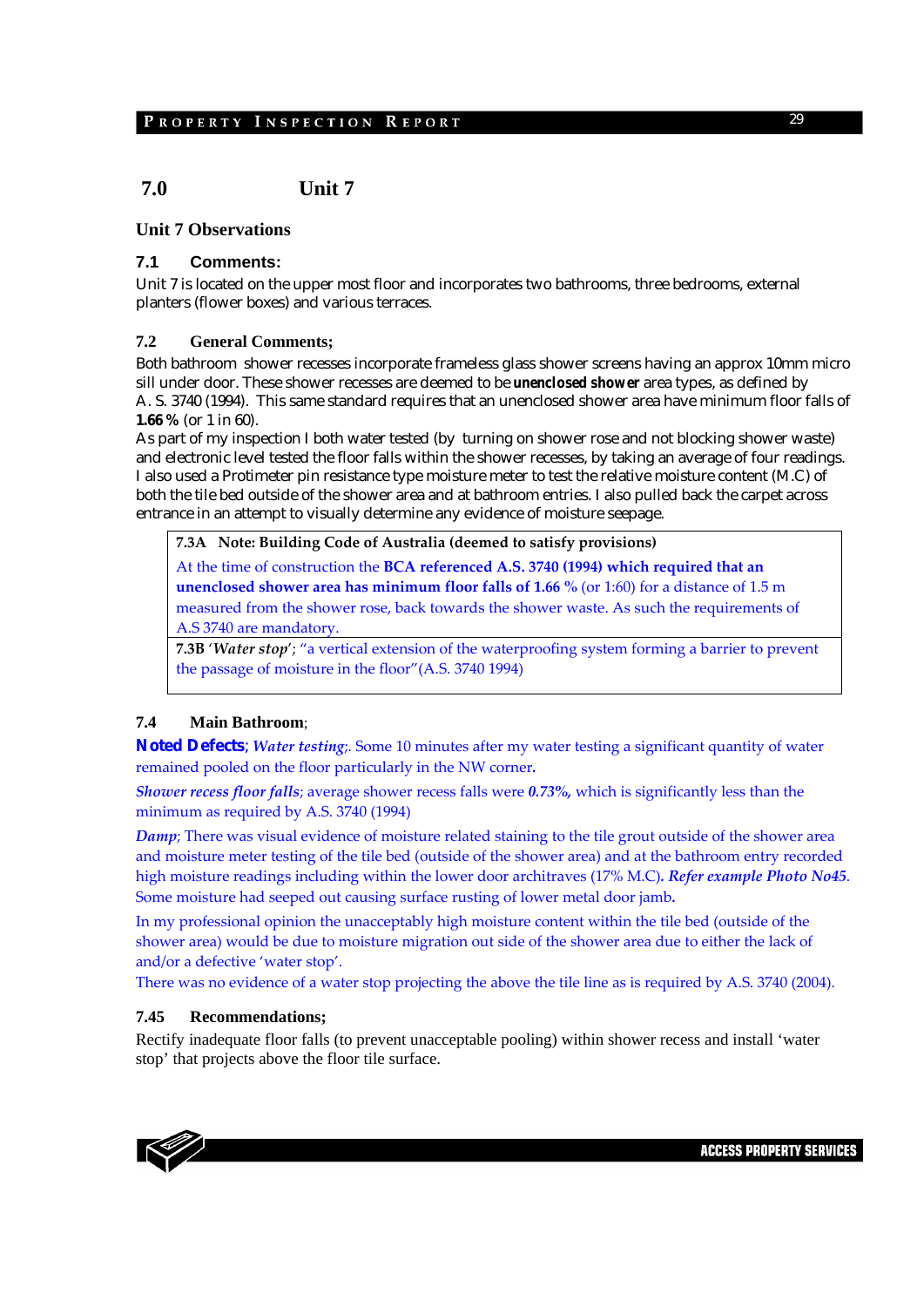#### **7.5 Ensuite Bathroom**;

**Noted Defects**; *Water testing*; Some 10 minutes after my water testing significant quantity of water remained pooled on the general shower floor area*.*

*Shower recess floor falls*; average shower recess falls were *0.35%,* which is substantially less than the minimum as required by A.S. 3740 (1994) and are near flat ‐ *Refer example Photo No46.* 

*Damp*; There was visual evidence of moisture related staining to the tile grout outside of the shower area*,* moisture meter testing of the tile bed (outside of the shower area) and at the bathroom entry recorded moderate‐high moisture readings including within the lower door architraves (19% M.C) *Refer example Photo No45.*

Some moisture had seeped down onto the carpet smooth edge (at bathroom entry) causing mild rusting of the nail fixings and lower metal door jamb*.*

In my professional opinion the unacceptably high moisture content within the tile bed (outside of the shower area) and the apparent seepage that is occurring at bathroom entry would be due to moisture migration out side of the shower area due to either the lack of and/or a defective 'water stop'. There was no evidence of a water stop projecting the above the tile line as is required by A.S. 3740 (2004).

#### **7.55 Recommendations;**

Rectify inadequate floor falls (to prevent unacceptable pooling) within shower recess and install 'water stop' that projects above the floor tile surface.

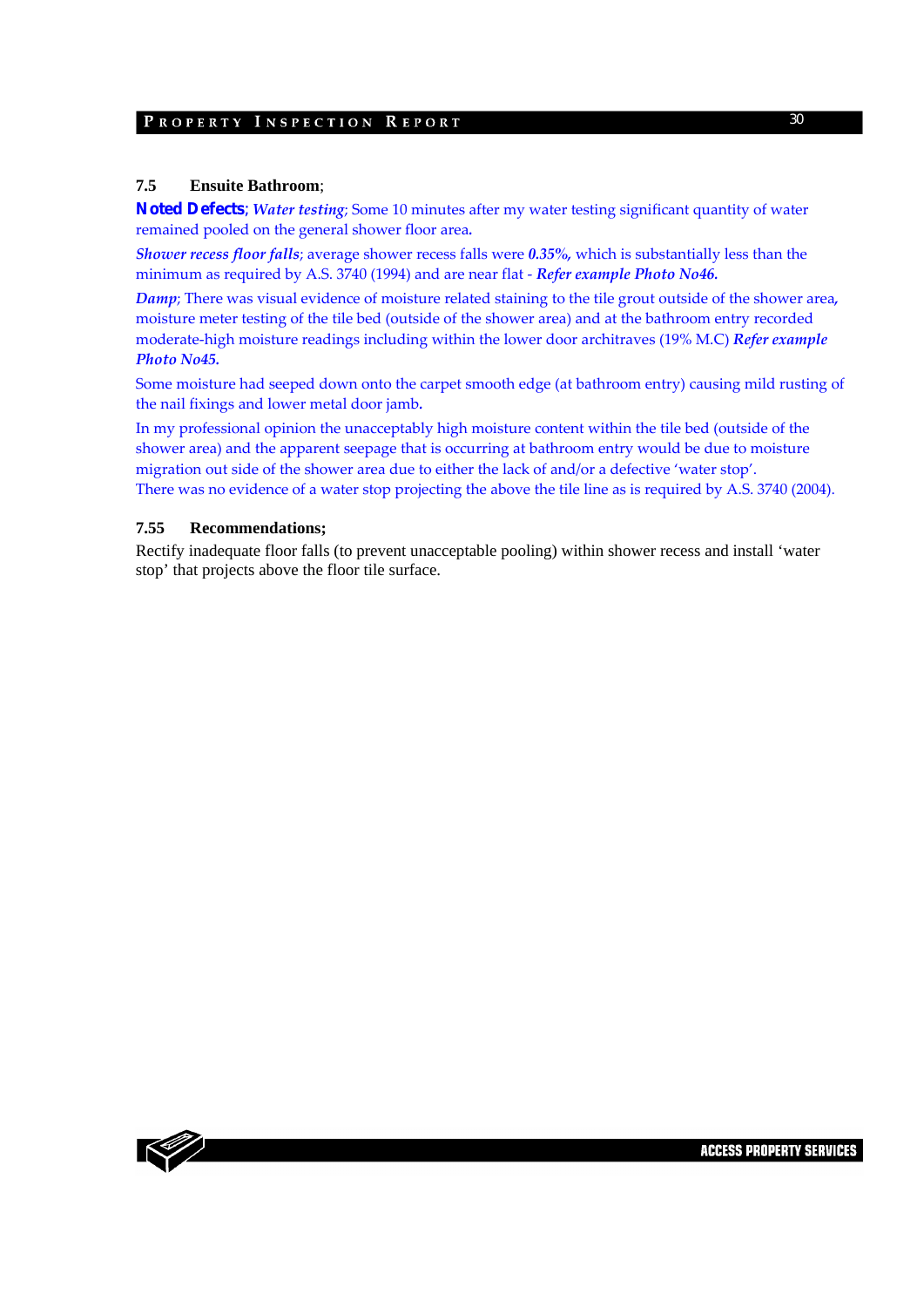### **7.6 Internal Walls/ Windows**;

**Comments:** Unit 7 owner advised me that prior to her purchase of the subject unit and as a result of prior leakages in an around the base of various Lounge \Dining Rm external doors the vendor had undertaken some remedial works, the scope of which is unknown.

**7.6A**  BCA Clause *P 2.2.2 Weatherproofing states "a roof and external wall (including openings around the windows and doors) must prevent the penetration of water that could cause ‐‐ (a) unhealthy or dangerous conditions or loss of amenity for occupants; and (b) undue dampness or deterioration of building elements*

**7.6B N.B\*** The external aluminium sliding doors and windows in this building would need to comply with 'AS 2047.1 (1999)' Windows In Building Part 1 Specification for materials and performance (Residential Buildings Other than Housing) and the frames should be clearly labelled with the following information;

(1) the manufacturers name,

(2) the window rating

(3) water penetration resistance

None of this information has been marked on the external doors or windows and the BCA states that in such an event the installation contractor MUST supply written certification that these elements comply with the minimum requirements of the standard.

### **7.7 Noted Defects**; *moisture meter testing* revealed moderate to high moisture content together with considerable efflorescence staining in the following lower internal walls;

*Dining room*; SW wall either side of external door *Refer Photo No47A &47B*.

*Lounge Rm*; SW wall below TV cabinet ‐ *Refer Photo No48* showing extensive moisture related efflorescence and paint blistering. NW wall either side of external doors leading to NW balcony, with extensive moisture related efflorescence and paint blistering.

*Bed 1*; NW wall either side of external door with aggressive moisture related efflorescence *Refer Photo No49*.

In my professional opinion most of the noted damp effected walls do not incorporate adequate external cavity weep holes and/ or these and lower wall flashings are located partially beneath the external tile bed.

*Bed 2*; SE wall either side of external door together with moisture related efflorescence and staining *Refer Photo No50* and significant moisture related damage to the carpet and smooth edge beneath *Refer Photo No51.*

*Bed 3*; *Refer Photo No52* where wall plaster has been removed at internal window opening and rusting set external edge.

Moisture meter testing of the surrounding plaster including half way up window opening recorded moderate to high moisture readings *Refer Photo No53.* The lower weep holes, of this window) are incorrectly located down at near floor slab level and are likely to be contributory to moisture entry.

In my professional opinion I consider that *Bed1, 2, 3 Lounge and Dining Rm window openings are leaking* and that this may be associated with defective window frames (inadequate sill drainage) head or sill flashings and /or defective weep holes and lower wall flashing position.

Such leaks are in contravention of the BCA CL P2.2.2.

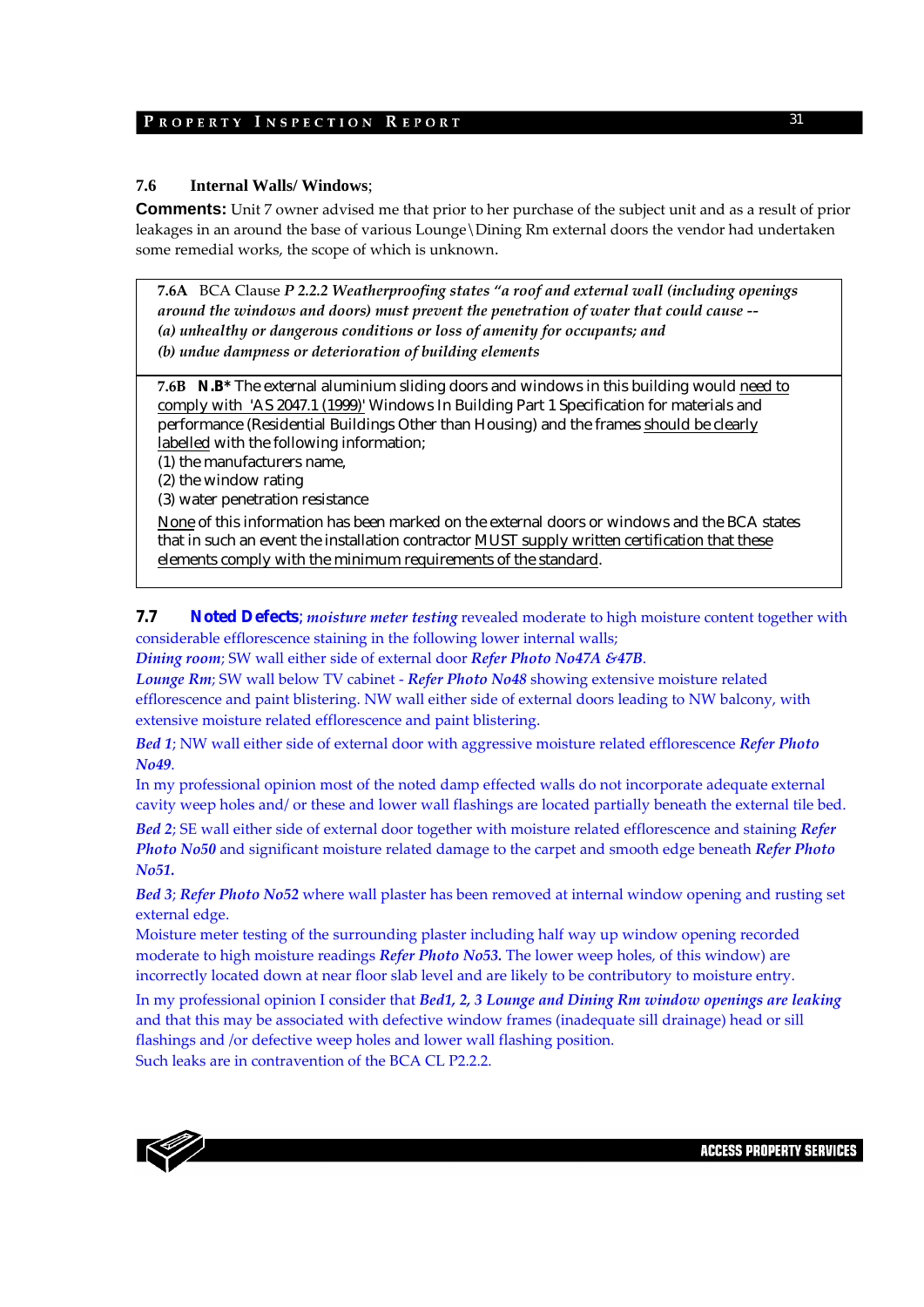### **7.8 Recommendations;**

Whilst it is possible that a few of the above noted highly damp internal walls maybe due to the failure to replace all salt affected plaster, it is very likely that leaks are continuing.

I recommend that water testing be undertaken of all these external windows to determine if the leaks are continuing and that some destructive investigation work be undertaken to expose some noted concealed building elements (e.g. position of lower wall flashings and weep holes) and upon determining cause of moisture entry that requisite remedial works be fully costed and undertaken.

It is very likely that such remedial works may involve replacing window frames with a type that incorporates adequate sill drainage, installation of new lower wall flashings and weep holes and reinstating part of the balcony membrane. Matching the balcony tiles (that are removed) maybe very difficult.

### **7.81 Laundry**;

**Comments:** The owner advised me of the prior frequent floodings of the laundry and immediate surrounding floors, which she maintained had occurred after the overnight use of the ducted A/C system, the condensate line of which is connected to the laundry vanity basin waste pipe.

The flooding has caused v*ery significant damage to the carpet* in hallway adjacent to laundry entry and *high damp within all the enclosing lower walls* of laundry.

There were no ceiling access trap within the laundry and no access to the ceiling mounted A/C unit. There was no W.C. cistern access trap.

Prior to my inspection I recommended that the owner have a wall mounted access trap cut into the rear wall of laundry (from kitchen side) and within the laundry ceiling, in an attempt to access /view any leaking services.

The owner had both these access panels installed prior to my inspection and also had a plumbing contractor inspect for leaks and whom determined a *leak was apparent* in the lower section of the A/C condensate pipe.

**7.82 Noted Defects**; *Refer example Photo No54* of the type of *flooding* that has occurred and caused *very significant damage* to the *hall carpet* and resulted in very *high moisture content* within all of the *lower enclosing walls* of laundry and has commenced rusting of the lower steel laundry door jamb.

*Refer Photo No55* of the *A/C condensate overflow pipe* (within laundry vanity cupboard), which I determined as *significantly leaking*. *Refer Photo No56* of wall opening made at the rear face of laundry (kitchen side) exposing the A/C condensate line which was *substantially leaking*.

I also observed another *leak* within the *A/C condensate line* near junction with A/C unit within the laundry *ceiling*.

In my professional opinion all of the above noted leaks have contributed to the prior noted flooding and moisture related damage and it would appear that the lower section of the A/C condensate line has been pierced via redundant vanity cupboard raw plug fixings.

The marble clad *laundry W.C cistern cover* has no removable access panel to allow access to maintain and service the concealed cistern (*Refer Photo No57*) and which is considered essential.

### **7.83 Recommendations;**

Vendor to reimburse owner for the various access panels that were installed to determine source of laundry flooding and rectify all A/C condensate pipe leaks and reinstate all water damage surfaces including carpet. Vendor to install removable access panel within the marble W.C. cistern cover.

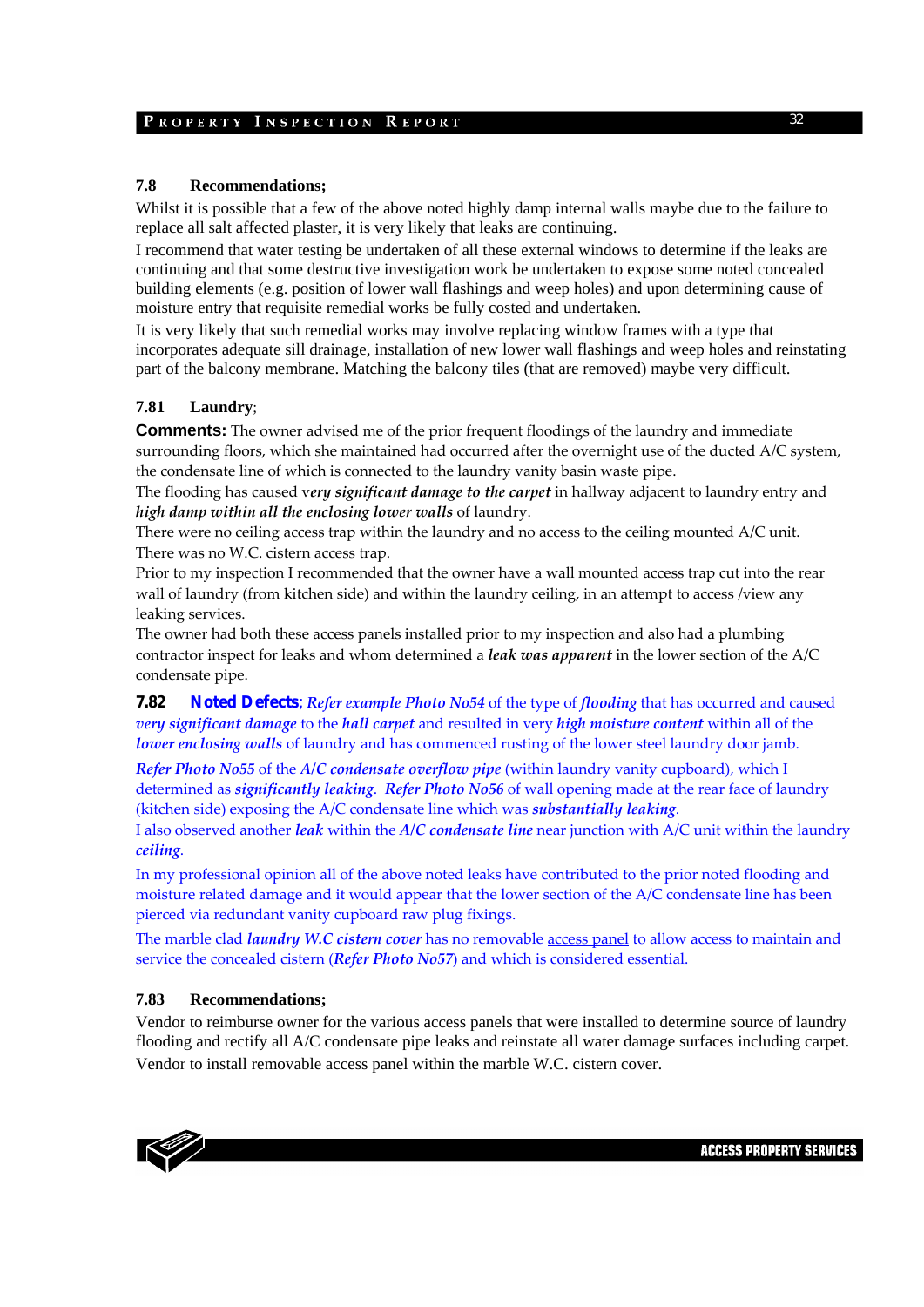### **7.84 Terrace/ Balcony, Balustrading & Planters**;

### **Comments:**

**7.85A Balustrades or other barriers; BCA Cl D2.16 (a)** states that a *continuous balustrade or other barrier* must be provided along the side of any roof, any stairway, or ramp, any floor, corridor, hallway balcony, veranda, mezzanine, access bridge or the like and along the side of any path of access to a building if;

- (i) is not bounded by a wall; and
- (ii) its level above the surface beneath, is more than-
- (A) 4m where it is possible for a person to fall through an openable window; or
- (B) 1 m in any other case

**BCA Cl D2.16 (f)** states the height of a balustrade or other barrier must be constructed in accordance with the following **ii (A)** 1m above the floor of any access path, balcony, landing or the like with a path of travel has a gradient less than 1:20.

The council approved **project specification (dated 5.2.99)** states at *clause 9.05* balustrades and handrails that external handrails (Type A) are required to be a minimum of 1000mm high *Refer Annexure NoA3A*

**Council approved architectural drawing No1534/BA09** Issue A details the external balcony handrails as being 1 m high stainless steel.

The project **handrail contractors certification** ( from A.M. Balustrades and dated 13.12.01 states that all Balustrades comply in general with BCA Cl 2.16 and A.S 1288 (*Refer Annexure No6 & 6A*)

#### **7.86 Terrace/ Balcony, Balustrading & Planters**;

**Comments:** I used a Protimeter moisture meter to test the external walls of the various planter boxes and some lower external walls.

### **7.87 Balustrading**

**SW Terrace Noted Defects**; I measured the height of the balcony balustrading above tiling on all elevations and recorded the following heights;

955,980, 960 and 940mm *Refer example Photo No58*.

**NW (external) Terrace Noted Defects**; I measured the height of the balcony balustrading above tiling on all elevations and recorded the following heights; 940mm, 945, 950, 975 and 980mm

**NW (internal) Terrace Noted Defects**; I measured the height of the balcony balustrading above tiling on all elevations and recorded the following heights;

920mm, 930 & 940mm

**Bed 2 SE Terrace Noted Defects**; I measured the height of the balcony balustrading above tiling on all elevations and recorded the following heights;

975mm, 955 & 975mm

The entire above noted balustrade heights are below the minimum requirements of the BCA clause 2.16 (minimum 1000mm high) and are also in contravention with the project specification and council approved architectural drawings.

As such the balustrading is **not compliant with BCA Cl D2.16 (f) ii (A) and is defective**.